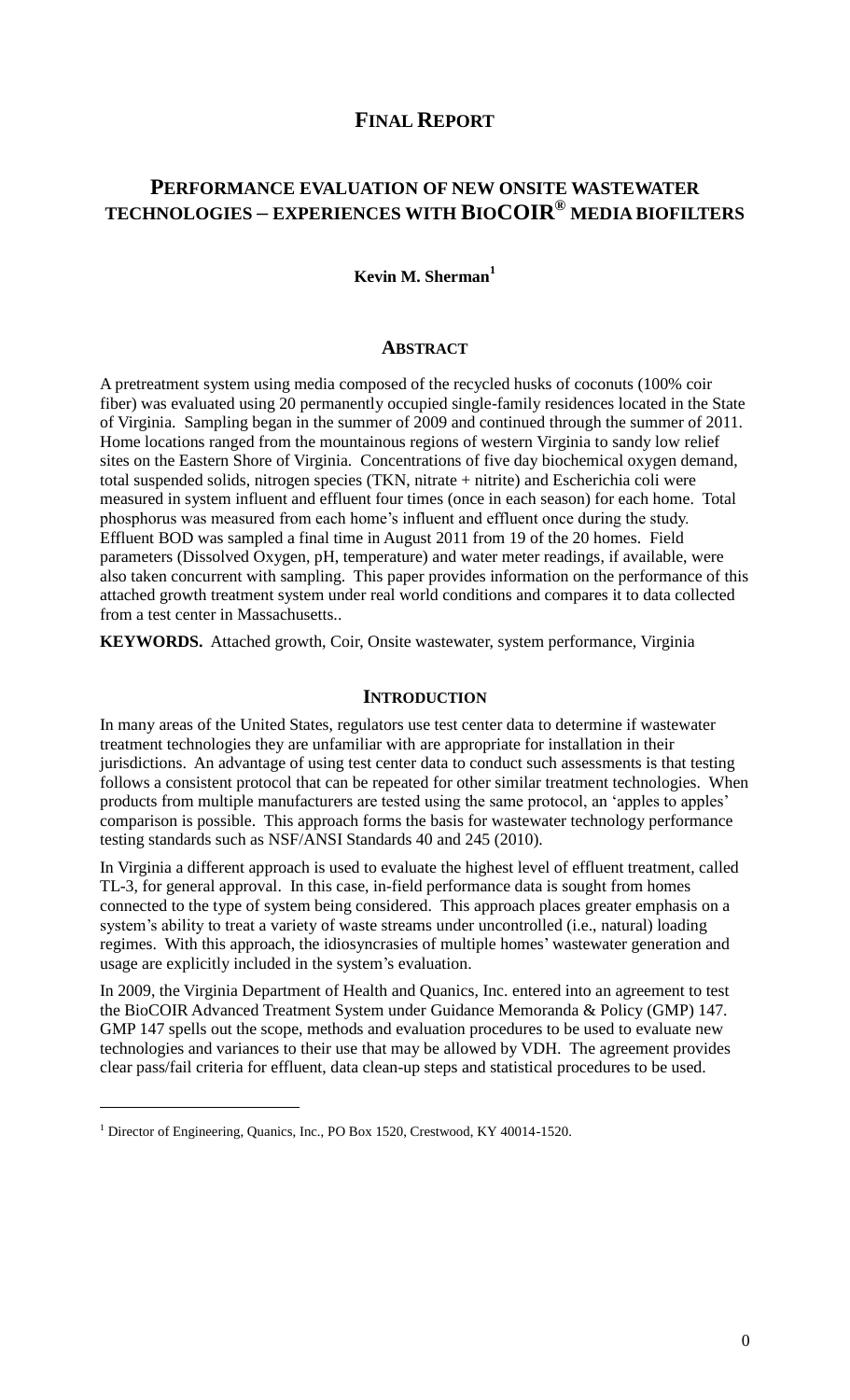The BioCOIR<sup>®</sup> system is a patented natural media filter consisting of 100% coconut (coir) fiber. Details on media properties, results from test center evaluation and the design concept for the technology can be found in Sherman (2006). BioCOIR systems utilize classical biological nitrogen reduction through nominal 80% recirculation of nitrified effluent back to the first compartment of the septic/recirculation tank or to a separate recirculation tank for denitrification.

### **METHODS**

Prior to beginning the study Quanics Inc. prepared and submitted to VDH a detailed Quality Assurance Project Plan detailing all procedures to be used to collect, measure and transport samples during the project. The QAPP was also reviewed and agreed to by all prospective state approved water quality analysis laboratories that collected samples. Contracts between Quanics Inc. and these laboratories were shared with VDH prior to beginning the project.

Under GMP 147, candidate homes were presented by Quanics Inc. to VDH for admission into the program. All homes had to be permanently occupied single family residences (i.e. no seasonal occupancy vacation homes or short term rental homes). Homes with an estimated flow greater than or equal to 1,000 gallons per day were also excluded from the study. A summary of key statistics for the homes selected for the study is provided in Table 1.

| <b>Residence</b><br>Code | Est. flow<br>(gpd) | Act. wm*<br>flow (gpd) | <b>Module</b><br>size | <b>Start date</b> | <b>End date</b> | County       |
|--------------------------|--------------------|------------------------|-----------------------|-------------------|-----------------|--------------|
| <b>BCHN</b>              | 300                | 113                    | 4 <sup>2</sup>        | 4/7/2010          | 8/17/2011       | Tazewell     |
| <b>BDSN</b>              | 300                | 41                     | 4 <sup>2</sup>        | 7/20/2009         | 8/22/2011       | Accomack     |
| <b>BLNC</b>              | 300                | n/a                    | 4 <sup>2</sup>        | 7/1/2010          | 8/25/2011       | Accomack     |
| <b>BRNS</b>              | 600                | 123                    | 6 <sup>2</sup>        | 7/27/2009         | 8/18/2011       | Washington   |
| <b>BSWL</b>              | 450                | 159                    | 6 <sup>2</sup>        | 5/17/2010         | 8/22/2011       | Accomack     |
| <b>BZWL</b>              | 450                | n/a                    | 8'                    | 7/28/2009         | 8/18/2011       | Pittsylvania |
| <b>DVS</b>               | 450                | 154                    | 6 <sup>2</sup>        | 2/16/2010         | 8/17/2011       | Wise         |
| <b>EBRT</b>              | 450                | n/a                    | 6 <sup>2</sup>        | 9/30/2009         | 8/24/2011       | Accomack     |
| <b>GLS</b>               | 450                | 381                    | 6 <sup>2</sup>        | 8/23/2010         | 8/22/2011       | Accomack     |
| <b>HLDN</b>              | 300                | n/a                    | 4 <sup>2</sup>        | 10/1/2009         | 8/25/2011       | Accomack     |
| <b>HMN</b>               | 450                | 176                    | 6 <sup>2</sup>        | 5/17/2010         | 8/23/2011       | Accomack     |
| <b>HRMN</b>              | 450                | n/a                    | 6 <sup>2</sup>        | 7/21/2009         | 5/13/2010       | Accomack     |
| <b>HRT</b>               | 600                | n/a                    | 6 <sup>2</sup>        | 9/30/2009         | 8/25/2011       | Accomack     |
| <b>HSTN</b>              | 300                | 144                    | 4 <sup>2</sup>        | 8/24/2010         | 8/22/2011       | Accomack     |
| <b>LDBR</b>              | 600                | 143                    | 6 <sup>2</sup>        | 8/24/2010         | 8/23/2011       | Accomack     |
| <b>LFRT</b>              | 450                | 208                    | 6 <sup>2</sup>        | 5/17/2010         | 8/22/2011       | Accomack     |
| <b>LNRD</b>              | 450                | 168                    | 6 <sup>2</sup>        | 5/19/2010         | 8/22/2011       | Accomack     |
| <b>LVN</b>               | 600                | 104                    | 6 <sup>2</sup>        | 10/5/2009         | 8/18/2011       | Washington   |
| <b>WKNS</b>              | 450                | n/a                    | 6 <sup>2</sup>        | 7/23/2009         | 8/24/2011       | Accomack     |
| <b>WLT</b>               | 450                | n/a                    | 6 <sup>2</sup>        | 2/10/2010         | 8/25/2011       | Accomack     |

#### **Table 1. Home statistics**

 $*$  Act. wm = Actual water meter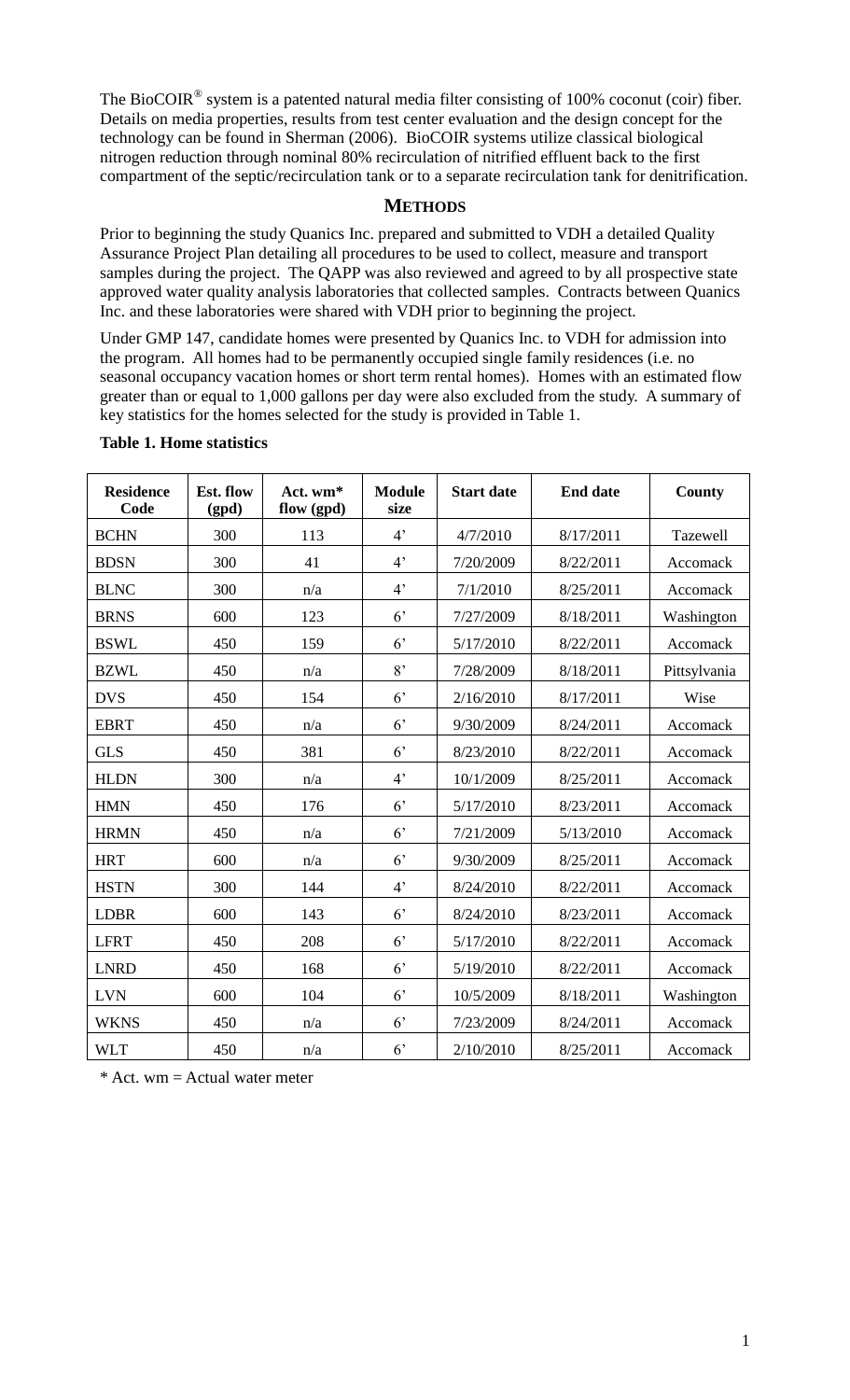GMP 147 called for quarterly sampling of influent and effluent from 20 homes for the following parameters: Biochemical Oxygen Demand over a five day period (BOD<sub>5</sub>), Total Suspended Solids (TSS), and one of two approved assessments of bacterial concentration, either fecal coliform or Escherichia coli. In-field measurement of dissolved oxygen, pH and temperature in influent and effluent samples were also required during each sampling visit (results in Appendix A). The policy allowed for BOD<sub>5</sub> and TSS samples to be collected either by grab or composite methods. Bacterial measures must be collected via grab sample per Standard Methods for the examination of water and wastewater (2005).

Homes not served by private wells had water meters. The water meter was read some time during each sampling trip to directly assess water use at the home and is provided as column 3 of Table 1 and in detail in Appendix B. Estimated flow is a function of the number of bedrooms in the home at 150 gallons per bedroom.

Because the BioCOIR<sup>®</sup> system is capable of nutrient reduction, parameters were analyzed for in addition to those required by GMP 147. Nitrogen species (total Kjeldahl nitrogen and Nitrate + Nitrite) samples were also collected from influent and effluent every time the full suite of GMP 147 parameters were sampled. Total phosphorus was sampled from each home"s influent and effluent once during the study.

Data handling and transformation protocols are specified in GMP 147. BOD<sub>5</sub>, TSS and bacterial data sets had to be log-transformed prior to statistical analysis. Logarithmic transformation of bacterial data is commonplace, but log transformation of BOD<sub>5</sub> and TSS data is relatively rare. The procedure was used successfully by Groves, Bowers, Corriveau, Higgins, Heltshe & Hoover (2005). Data reported at less than the detection limit for the parameter of interest would be input as follows: for BOD<sub>5</sub> and TSS, any result less than 2 mg/L would be reported as 1 mg/L (the logarithm of 0 is undefined). For TSS any result  $<$  1 mg/L and E. coli any result  $<$  1 MPN/100mL would be reported as 0.9 mg/L or 0.9 MPN/100 mL respectively. Instructions for data cleanup for greater than/TNTC results are given in GMP 147 as well, but did not occur in the Quanics Inc. data set.

Homes were entered into GMP 147 starting in June 2009 and ending in August of 2010 when the 20 home threshold was achieved. Consequently, influent and effluent samples were collected over eight quarters (Figure 1). Once sampling began at a home, it was continued for three more continuous quarters. The pink colored bars in Figure 1 indicate a final sample from a home in Western Virginia and baby blue colored bars indicate a final sample from a home located on Virginia's Eastern Shore. Not shown in Figure 1, an additional round of effluent  $BOD<sub>5</sub>$  samples were collected in the fall of 2010 at 19 of the 20 homes in the project (all but HRMN).

Composite samplers (two ISCO GLS and two Sigma samplers) were used for effluent samples for BOD5, TSS, Nitrogen species and Phosphorus samples in all but one home (BZWL). Influent grab samples used either a mid-point jar sampler or one of the composite samplers reset to collect a desired volume via grab. To minimize systematic error from cross contamination, sampling at a home proceeded from the expected cleanest (i.e., effluent) to the expected dirtiest (i.e., influent) sample. Gear was rinsed with tap water and cleaned with disposable wipes in the field after each sample. Gloves were worn for all sample collections.

The QAPP specified that 5% of the samples collected would be randomly selected QA/QC samples. The types of QA/QC samples were 1) duplicate (both effluent and influent), 2) trip blank (double distilled water sample taken out into the field and transported with collected samples back to the laboratory) and 3) equipment blank (double distilled water run over field cleaned sampling equipment). During the course of the study 4 rounds of QA/QC samples were collected (Appendix C - 2 duplicates HRMN and LDBR, one trip blank DVS, and one equipment blank HSTN).

The majority (75%) of homes used in this study were located on the eastern shore of Virginia (Accomack County on Table 1). The area is relatively flat with sandy soils and shallow groundwater tables. Fourteen of 15 homes used pressure recirculation to send nitrified effluent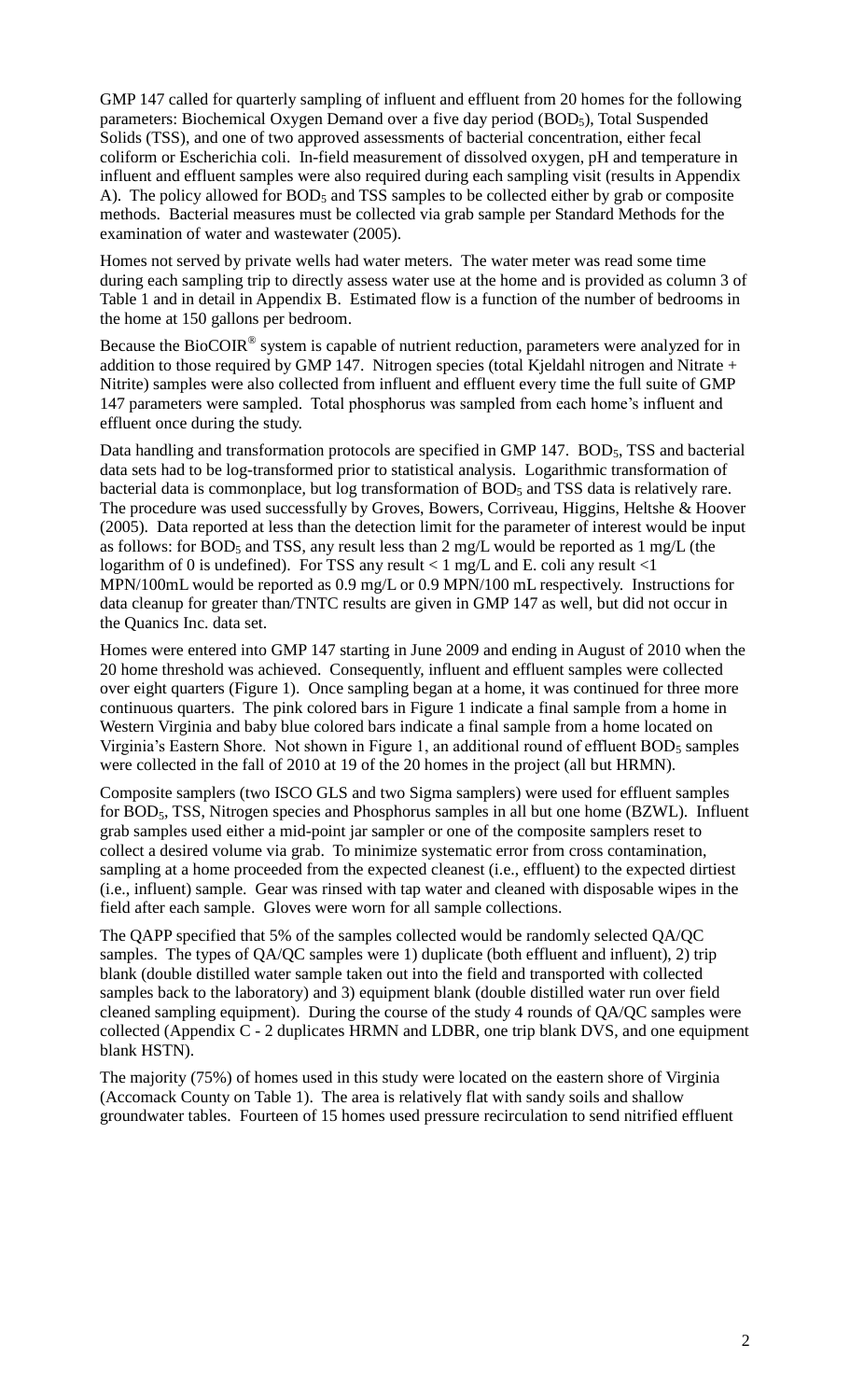back to the septic tank for denitrification. Pressure recirculation involves a patented process. The pump's discharge is run vertically from the pump chamber through a Tee fitting with a ball valve on either side of the Tee. Two stand pipes are temporarily placed: one in the drainfield distribution box and the other in the first compartment of the septic tank. When a pump is activated, the effluent flows to both areas simultaneously. The orifices in the two pipes are sized so that when the operating heads are equal, 80% of the pump"s flow discharges back to the septic tank. The valves on both lines are set to adjust the flow so operating heads in both locations are equal. The standpipes are removed and replaced with threaded caps. Should the recirculation ever need to be reset (for instance if a defective pump is replaced) the process can be repeated.



Figure 1: Homes sampled per quarter of study.

The western Virginia sites had sloping lots and finer textured soils with deeper water tables. In these sites, BioCOIR® modules were placed at the highest elevation needed to ensure gravity flow. Flow ran from the modules ran back to a gravity recirculation splitter. In 4 of 5 cases (all but DVS) recirculation ran into the second tank in the series.

#### **RESULTS**

The QAPP specified the following dates in each quarter. Summer consisted of the months June, July and August. Fall consisted of the months September, October and November. The months of December January and February were considered Winter. Finally, March, April and May made up the Spring quarter. Influent and effluent data for the study is summarized in Table 2 and provided in detail in Appendix D.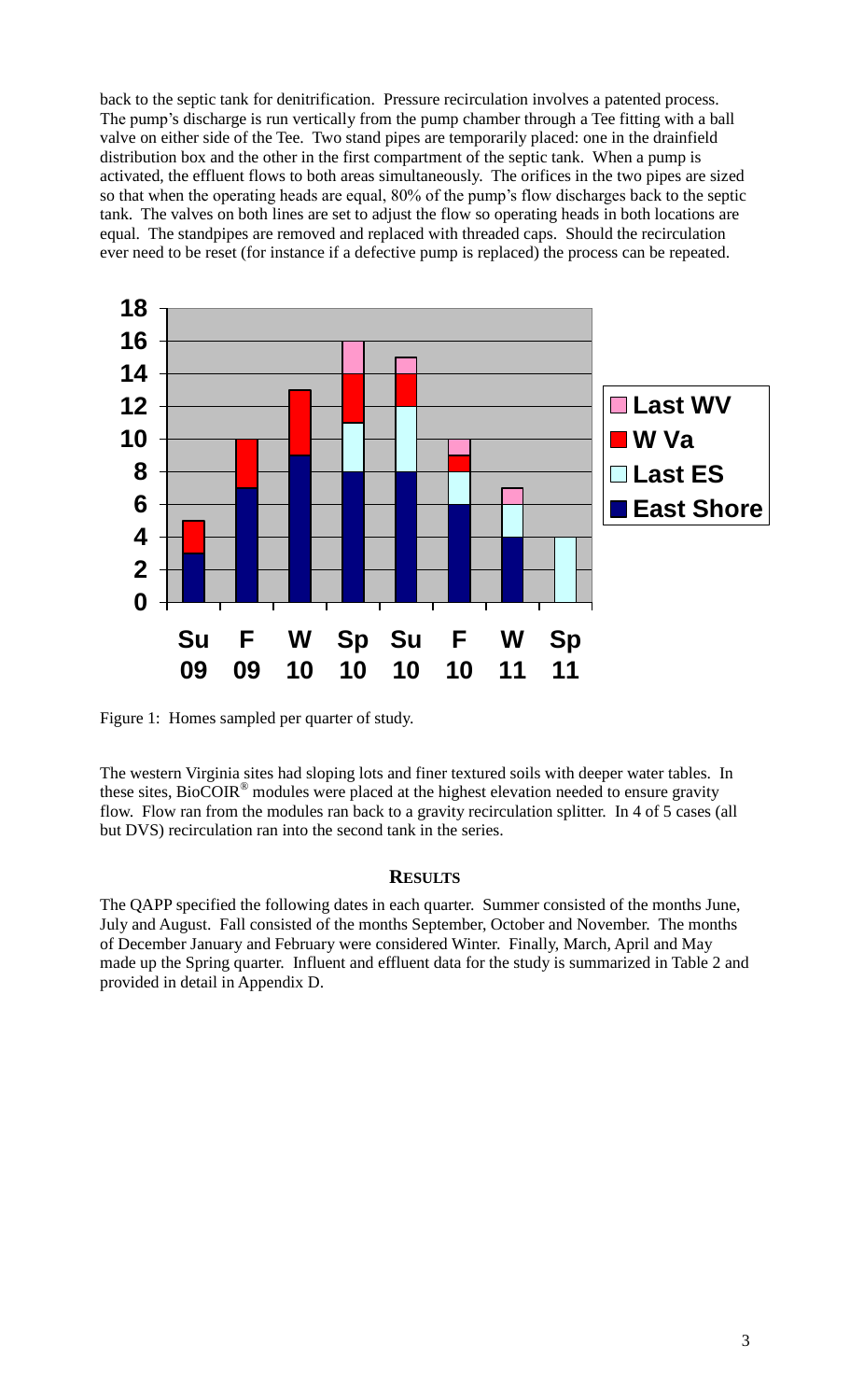|         | Inf              | Inf        | Inf       | Inf       | Inf     | Eff              | Eff        | Eff       | Eff       | Eff     |
|---------|------------------|------------|-----------|-----------|---------|------------------|------------|-----------|-----------|---------|
|         | BOD <sub>5</sub> | <b>TSS</b> | <b>TN</b> | <b>TP</b> | e. coli | BOD <sub>5</sub> | <b>TSS</b> | <b>TN</b> | <b>TP</b> | e. coli |
| median  | 146.7            | 48.3       | 24.4      | 9.6       | 212,483 | 7.2              | 3.8        | 7.7       | 3.9       | 2,192   |
| mean    | 145.9            | 51.5       | 48.4      | 9.9       | 220,412 | 6.8              | 3.9        | 11.5      | 4.3       | 1,441   |
| S. Dev. | 3.2              | 2.9        | 63.9      | 4.6       | 4.5     | 3.9              | 3.0        | 13.1      | 3.1       | 58      |
| n       | 82               | 82         | 82        | 21        | 82      | 103              | 83         | 82        | 21        | 84      |

## **Table 2. Summary statistics of influent and effluent for parameters of interest using log transformed values for BOD5, TSS and e. coli and non detects recorded as per GMP 147**

Sample results for influent parameters had very wide ranges. Homes from western Virginia usually had higher influent values than Eastern Shore homes. The September 21, 2010 sample of BCHN had the highest influent BOD<sub>5</sub> (4,380 mg/L), TSS (13,820 mg/L) and TN (377.05 mg/L) and the April 7, 2010 sample from this same residence had the highest TP (21.4 mg/L). These results can be explained by the different recirculation methods described earlier. When treated effluent is routed to the second tank in series, the first tank operates as a conventional septic tank. On the Eastern Shore, recirculation routinely sent 80% of the treated effluent back to the first compartment of the first tank for denitrification. Influent samples from the Eastern Shore were essentially a sample of raw wastewater blended with varying amounts of treated effluent. The lowest influent  $BOD_5$  value (17.4 mg/L) was taken from the HMN residence on June 28, 2010. Another Eastern Shore residence (WLT) provided the lowest influent TSS value (7.2 mg/L) on February 10, 2010. Recirculation is also responsible for low Nitrogen concentrations in the effluent due to denitrification. The BLNC residence recorded a TN concentration of 0.42 mg/L on September 23, 2010. The lowest concentration of TP was found at the WKNS residence May, 10, 2010 (1.4 mg/L). Eastern Shore homes provided the highest and lowest e. coli concentrations measured during the study. The BSWL residence recorded an e. coli concentration of 3,972,600 org/100mL on September, 27, 2010 while two quarters earlier, on May 10,2010 a concentration of 3,420 org/100mL was obtained from the WKNS residence.

The most remarkable feature of the effluent data, on the other hand, was its consistency. Effluent BOD<sup>5</sup> ranged from 19 below detection limit readings to a high of 109 mg/L at the LNRD residence taken on May 19, 2010. Effluent TSS concentrations ranged from 0.4 mg/L at the BRNS residence on October 5, 2009 to a high value of 40.5 mg/L at the DVS residence on June 16, 2010. The highest recorded effluent TN (79.86 mg/L) was collected from the BZWL residence on October 6, 2009. The corresponding effluent was 199 mg/L on that day. Overall nitrogen reduction for the project is given as approximately 76%. The lowest effluent TN was found at the WLT residence on February 10, 2010. Effluent TP was highest at the HSTN residence on April, 5, 2011 (11.7 mg/L) and lowest at the WKNS residence on May 10, 2010 (0.47 mg/L). Although a gross reduction of TP in the study was given at 56%, the author cautions against giving too much credence to such a small sample size.

The data contained in Appendix D for BOD<sub>5</sub>, TSS and e.coli were then statistically analyzed to obtain upper limits of 99% confidence intervals. The limits were then compared to the target values provided by GMP 147. The results are shown in Table 3. .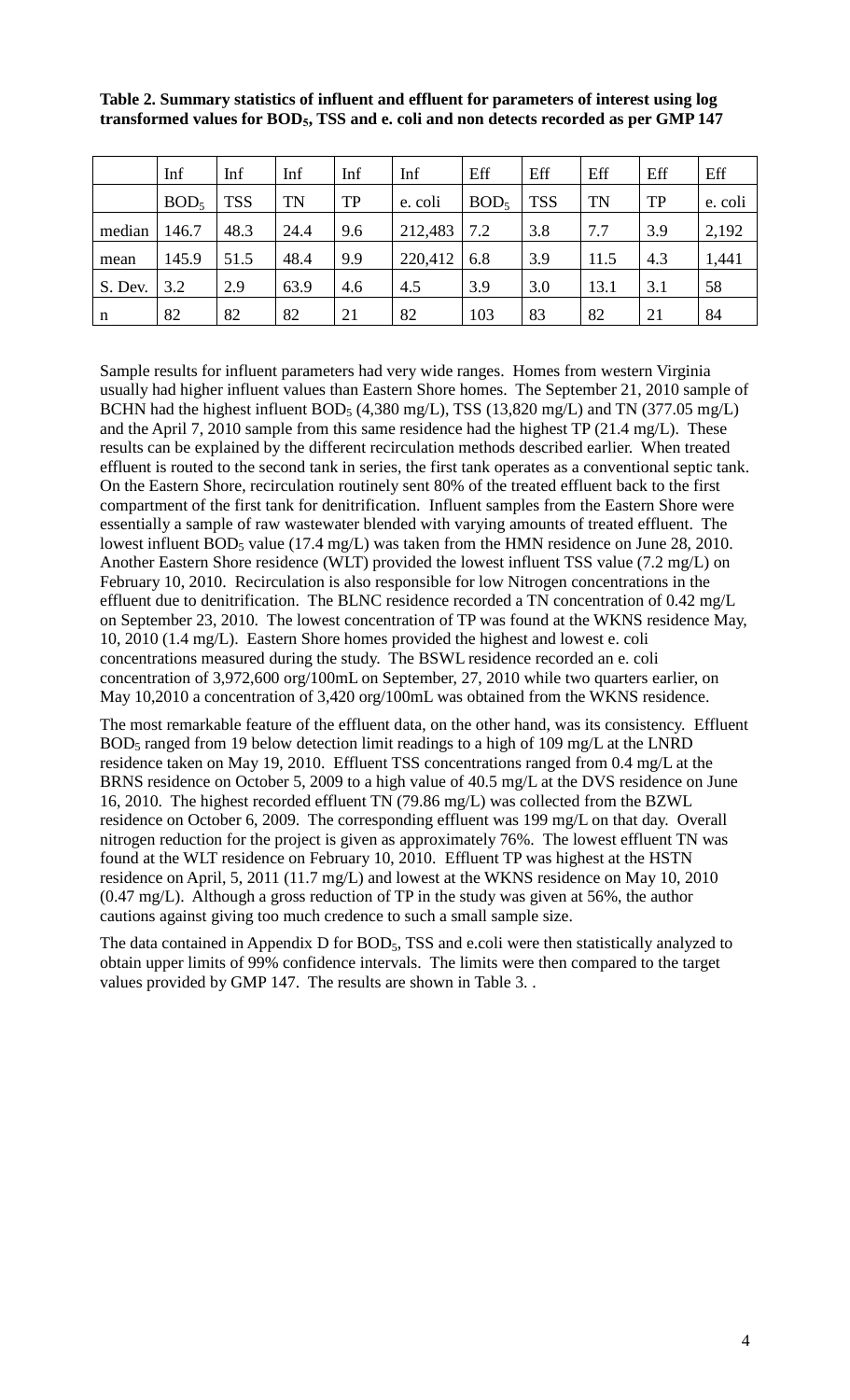**Table 3. Statistical comparisons of effluent BOD5, TSS and e. coli to GMP 147 limits**

|                                   |                                           | <b>TSS</b> | <b>BOD</b> | Ecoli |
|-----------------------------------|-------------------------------------------|------------|------------|-------|
| <b>STATISTICS (In)</b><br>Natural | $Count =$                                 | 83         | 103        | 84    |
| logarithm<br>used                 | Mean $=$                                  | 1.36       | 1.92       | 7.30  |
|                                   | Std Dev $=$                               | 1.11       | 1.37       | 4.04  |
|                                   | Std $Err =$                               | 0.12       | 0.14       | 0.44  |
|                                   | Upper $99\%$ T =                          | 2.64       | 2.62       | 2.64  |
|                                   | Upper $99\%$ T Conf Interval =            | 1.69       | 2.28       | 8.46  |
|                                   | Upper 99% T Conf Int (Orig<br>Units $) =$ | 5.4        | 9.75       | 4,708 |
|                                   | GMP 147 Limits (Max.) =                   | 10.0       | 10.00      | 2,000 |

From this analysis the BioCOIR<sup>®</sup> system passes criteria for BOD<sub>5</sub> and TSS, but not for e.coli. This last issue became a moot point when revised sewage regulations promulgated by VDH required disinfection units (e.g., UV, chlorine) be incorporated in designs for the level of treatment (TL-3) Quanics Inc. was seeking under GMP 147.

### **DISCUSSION**

The above narrative may sound like a 'cut and dry' account of the in's and out's of getting advanced systems approved in Virginia, but there is more to the story. In 1984, Stuart Hurlbert published a seminal paper on the design of ecological field experiments. The paper "named names of individuals who had misapplied statistical analysis in published papers. And my Master's Thesis (Sherman and Coull, 1980) was cited.

Hurlbert was correct in his assessment of my work. After reading and understanding his criticism, I stopped my planned dissertation project that I had worked a solid year on and started from scratch (it had been set up the same way as my thesis!). So please forgive me for reacting so strongly when the identical difficult and time-consuming issue crops up in the onsite wastewater field. The issue to be rectified is pseudoreplication. It means statistically analyzing related data as if they were independent measures.

An analogy may be the best way to explain what pseudoreplication is to non-statisticians. Imagine that you want to investigate insect damage on oak trees in your county. You decide to sample leaves from oak trees and note presence of insects and or past damage to a leaf. Now, you must decide how many leaves to examine. Daniel (1999) can help decide how large a sample is required. Let's say you do the required calculations and decide you need to examine a thousand leaves. Problem solved, right?

Wrong! The next crucial step in designing the experiment is deciding how many experimental units should be used. A survey tells you how many oak trees there are in your county. They must be selected randomly from a pool of all the oaks in your county. You can"t just walk out to your back yard, unless the goal of your research is limited to your back yard. You could potentially select one tree at random and take one thousand leaves off it. If you did that you would know alot about that one particular tree on that one particular day. You could take one leaf off of one thousand oak trees selected at random. Neither of these options are ideal. In most cases you would choose to take several leaves from multiple experimental units (oak trees). Each leaf from the same tree are pseudoreplicates. A researcher takes enough pseudoreplicates to get a representative central value (mean, median) within their experimental units.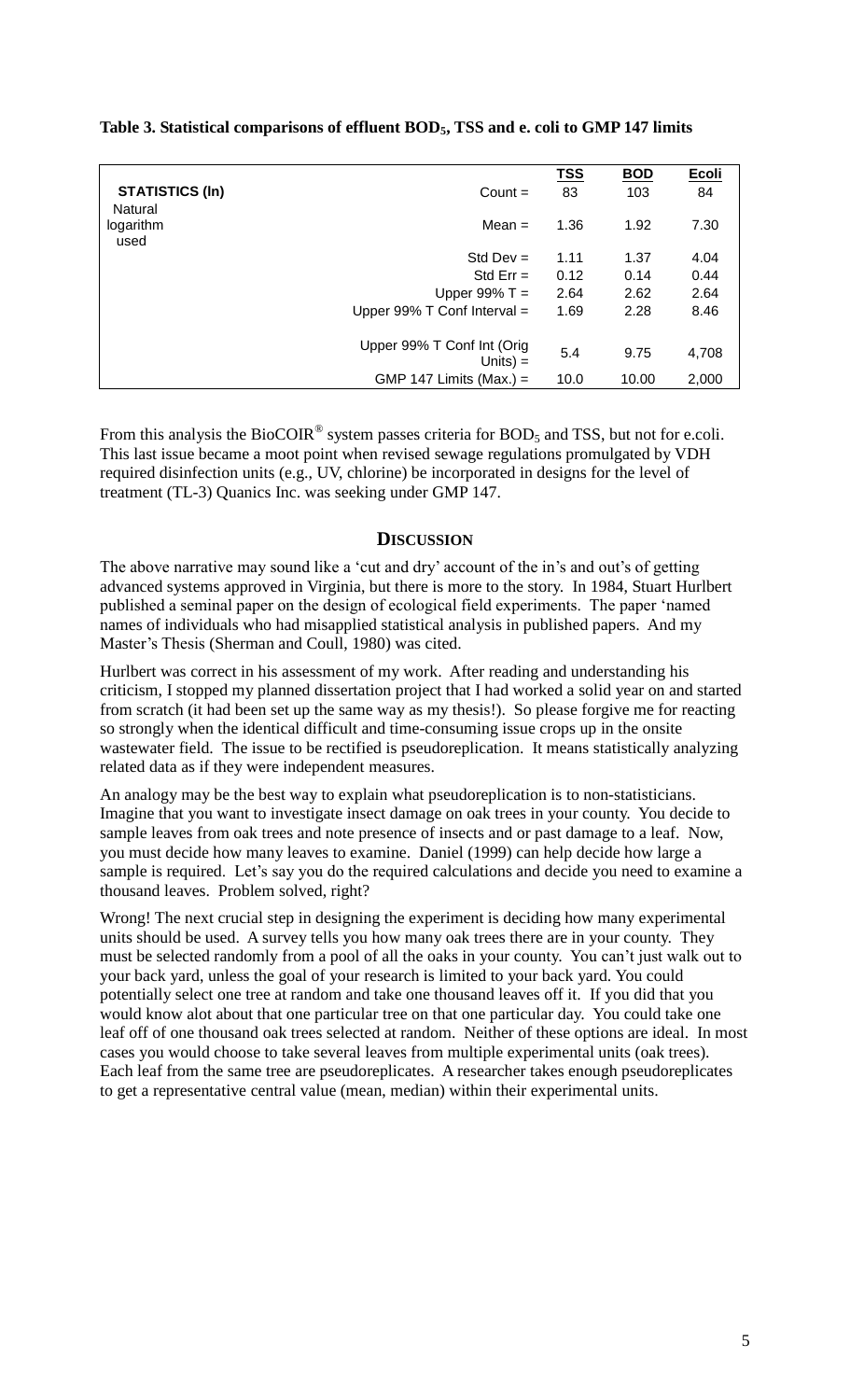In the case of the GMP protocol the experimental unit is the home. Four repeated measures were taken from 20 homes over time (seasonally). So statistics evaluating this study should be based on n=20, not, 83 or 103 because sampling data from a single home in one season is related to sampling data taken from that same home in another season. Statistically speaking, they are dependent.

Three technologies have previously gone through field evaluation with VDH, Anua (formerly Bord na Mona), Orenco, and Premier Tech using pseudoreplication in their analysis of data. A synopsis of the origins of the program is given by Alexander & Jantrania (2001).

## **CONCLUSIONS**

It is not my intent to ask manufacturers who have gone through a far more arduous technology evaluation process than Quanics Inc. did to retest or to modify any of their existing approvals. Rather, I would like to see their data reevaluated to find out what exactly VDH has already approved minus pseudoreplication. This would give an exemplary evaluation program a valid statistical foundation. Hurlberg would be proud!

I would also like to caution that the use of test center data to evaluate the performance of novel wastewater technologies has not been invalidated by the results of this study. To the contrary, data collected during this field evaluation closely track those collected in 2006 from a single BioCOIR® system installed at the Massachusetts Test center (Table 4)

|         | Infl             | Infl       | Infl      | Effl             | Effl       | Effl      |
|---------|------------------|------------|-----------|------------------|------------|-----------|
|         | BOD <sub>5</sub> | <b>TSS</b> | <b>TN</b> | BOD <sub>5</sub> | <b>TSS</b> | <b>TN</b> |
| mean    | 160              | 190        | 38        | 9                | 12         | 17        |
| median  | <b>160</b>       | 180        | 39        | 9                | 10         | 15        |
| St. dev | 59               | 50         | 5.2       | 5                | 10         | 7.4       |
| Sample  | 118              | 118        | 25        | 118              | 118        | 25        |
| events  |                  |            |           |                  |            |           |

**Table 4. NSF ANSI Std 40 plus nitrogen results for BioCOIR®**

In the end, a test center evaluation is like taking every leaf off one tree. Every sample event is a pseudoreplicate. The inference that can be made after conducting a test center evaluation of a technology must inherently be narrower than that of a field evaluation from multiple homes. After all, by the end of a test center evaluation we learn what one unit can do at one location at one point in time under tightly controlled conditions. Enter NSF ANSI standard 360 "Field Performance Verification"

## **Acknowledgements**

I wish to acknowledge the field assistance of Monica Borowitz and staff at EG&G labs (formerly URS), Gary L and Gary M. Johnson of EMS Labs, Bob Savage with Affordable Septic and Tony Bible with Advanced Treatment Systems. Thank you to Jeff Hasson of PlanetCare for the use of the ISCO sampler. Finally, I would like to thank Marcia Degen, Kemper Loyd and Dwayne Roadcap all with VDH for their assistance throughout this project.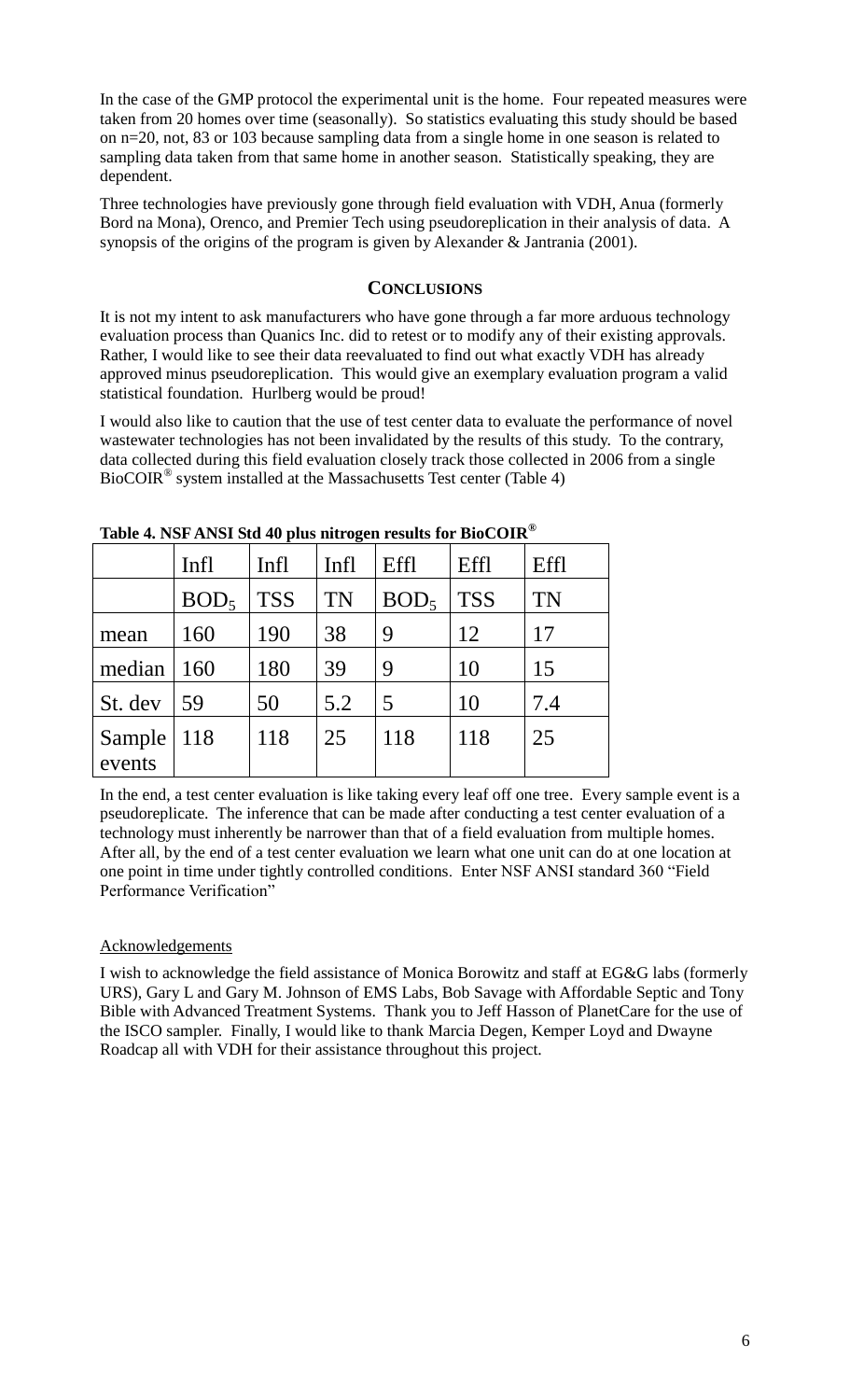#### **REFERENCES**

- 1. Alexander, D.J. and A.R. Jantrania 2001. Verifying performance of a Proprietary Technology for Onsite Treatment and Dispersal of residential wastewater – Virginia"s experience. *In*: On-site Sewage Treatment. Volume 9. Proceedings of the Ninth National Symposium on Individual and Small Community Sewage Systems pp. 385-393. American Society of Agricultural Engineers, St. Joseph, MI.
- 2. Daniel WE. Determination of sample size for estimating means (6.7.3). In: *Biostatisitcs: A Foundation for Analysis in the Health Sciences.* Hoboken, NJ: John Wiley; 1999:180-181
- 3. Groves, T.W., F. Bowers, E.J. Corriveau, J. Higgins, J. Heltshe and M.T. Hoover. 2005. *Variability and Reliability of Test Center and Field Data: Definition of Proven Technology from a Regulatory Viewpoint.* NDWRCDP.
- 4. Hurlbert, S.H. 1984. Pseudoreplication and the design of ecological field experiments. Ecological Monographs 54(2): 187-211.
- 5. NSF International, 2010. NSF International Standard/ American National Standard for wastewater technology – residential wastewater treatment systems. NSF/ANSI 40-2010. 34 pp. NSF International, Ann Arbor, MI.
- 6. NSF International, 2010. NSF International Standard/ American National Standard for wastewater technology –nitrogen reduction. NSF/ANSI 245-2010a. 30 pp. NSF International, Ann Arbor, MI.
- 7. NSF International, 2010. NSF International Standard/ American National Standard for wastewater technology –field performance verification. NSF/ANSI 360-2010. 28 pp. NSF International, Ann Arbor, MI
- 8. Sherman, K.M. 2006.. Introducing a new media for Fixed Film Treatment in Decentralized Wastewater Systems. IN: National Onsite Wastewater Recycling Association CD-rom.
- 9. Sherman, K.M. and B.C. Coull. 1980. The response of meiofauna to sediment disturbance. Journal of experimental marine Biology and Ecology. 46:59-71.
- 10. Standard Methods (2005) Standard Methods for the Examination of Water and Wastewater 21<sup>st</sup> ed., American Public Health Association, Washington, DC.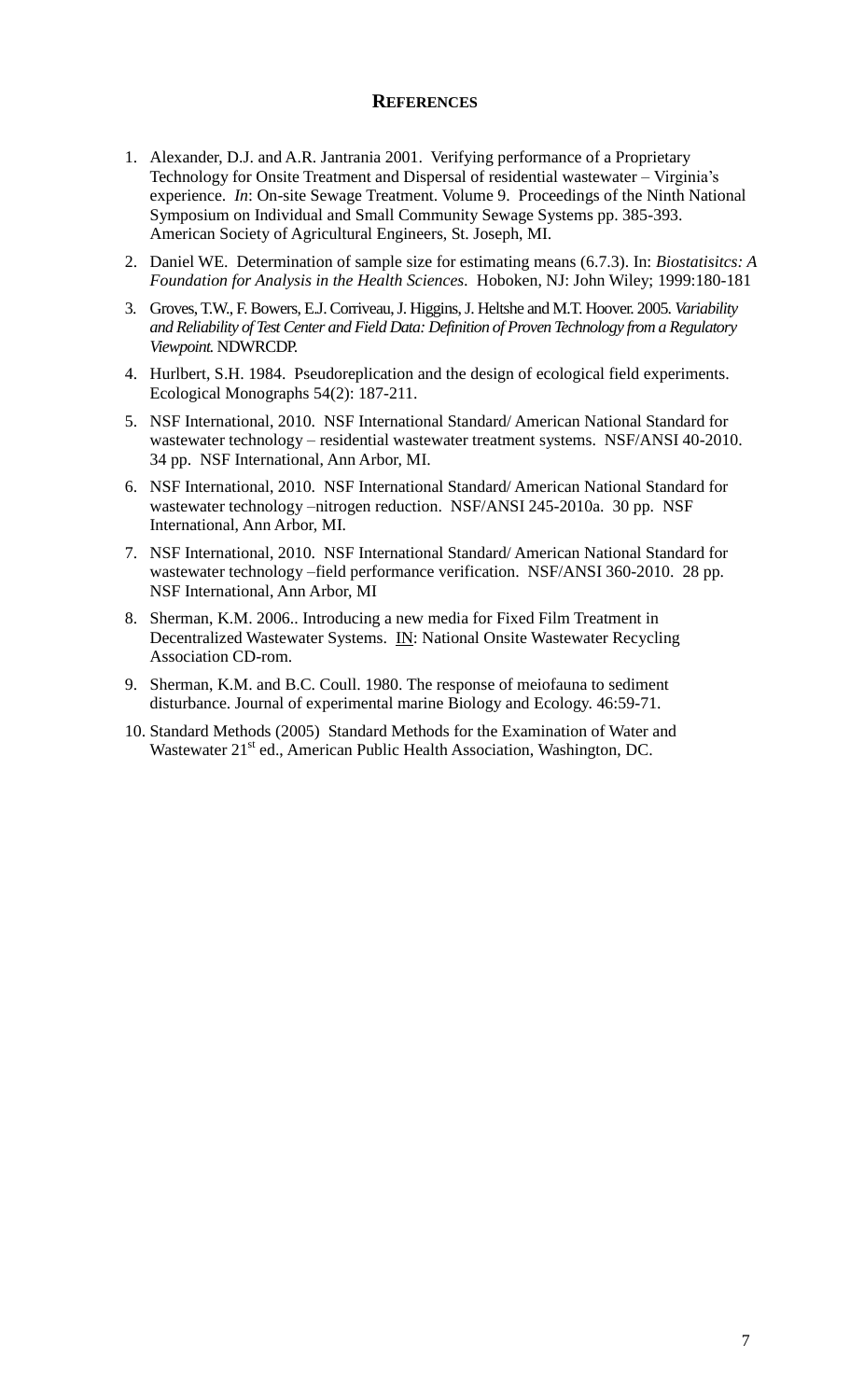Appendix A: Field data from 20 homes in Virginia. dissolved oxygen  $(mg/l)$ , temperature  $(^{o}C)$ , and pH influent and effluent..

| <b>BDSN</b> resid Influent                 |                         |                             |    |            | Effluent        |                           |     |                 | <b>Notes</b> |
|--------------------------------------------|-------------------------|-----------------------------|----|------------|-----------------|---------------------------|-----|-----------------|--------------|
|                                            |                         |                             |    |            |                 | D.O. Temp pH D.O. Temp pH |     |                 |              |
| 7/20/2009                                  | 2.3                     | $\overline{\phantom{1}}$ 23 |    |            |                 | 6.1  11.8  23.5  6.9      |     |                 |              |
| 9/28/2009  1.8  21.6                       |                         |                             |    |            |                 | $6.2$ $8.6$ $9.6$         |     | 7.1             |              |
| 2/9/2010                                   | $\overline{7}$          | 7.1                         |    |            | 5.5 14          | 1.8                       |     | $6\overline{6}$ |              |
| 5/19/2010                                  | 2 18.5                  |                             |    |            | 6.8 10          | 4.6                       |     | 5.9             |              |
| HRMN resid Influent                        |                         |                             |    |            | Effluent        |                           |     |                 |              |
|                                            |                         |                             |    |            |                 | D.O. Temp pH D.O. Temp pH |     |                 |              |
| 7/21/2009   0.5   23.1   6.3   11.8   23.5 |                         |                             |    |            |                 |                           |     | 6.9             |              |
| 9/29/2009 1.4 22                           |                         |                             |    |            |                 | 6.5 6.1 16.3 5.3          |     |                 |              |
| 2/4/2010                                   | $0.9$ 8.8               |                             |    |            |                 | 5.8 16 1                  |     | $\overline{4}$  |              |
| 5/13/2010                                  | $\overline{\mathbf{c}}$ | 17                          |    |            | 7.1 11          | 13.5                      |     | 6.8             |              |
| WKNS resid Influent                        |                         |                             |    |            | <b>Effluent</b> |                           |     |                 |              |
|                                            |                         | D.O. Temp pH D.O.           |    |            |                 | Temp pH                   |     |                 |              |
| 7/23/2009   0.5   23.2   6.9   10          |                         |                             |    |            |                 |                           | 6.7 | 5.8             |              |
| 10/1/2009 2.5 15.6 6.1 7.1 9.7             |                         |                             |    |            |                 |                           |     | 5.1             |              |
| 2/9/2010 11 7.6 5.9 10 8.5                 |                         |                             |    |            |                 |                           |     | 5.2             |              |
| 5/10/2010                                  | 3.9 16.8                |                             |    |            |                 | 6.5 11.1 3.7              |     | 4.6             |              |
| <b>BRNS</b> resid Influent                 |                         |                             |    |            | Effluent        |                           |     |                 |              |
|                                            |                         |                             |    |            |                 | D.O. Temp pH D.O. Temp pH |     |                 |              |
| 7/27/2009   0.5   25.7   6.3   1.8         |                         |                             |    |            |                 | 24.1                      |     | 7.8             |              |
| 10/5/2009                                  | 0.3 22 6.6 2.2 21       |                             |    |            |                 |                           |     | 7.2             |              |
| 2/15/2010  0.8  13.1  6.4  8.1  9.5        |                         |                             |    |            |                 |                           |     | 7.1             |              |
| 4/5/2010                                   | 1.1 13.9 5.9 3.8 13.5   |                             |    |            |                 |                           |     | 6.2             |              |
| <b>BZWL resid</b> Influent                 |                         |                             |    |            | <b>Effluent</b> |                           |     |                 |              |
|                                            |                         | D.O. Temp pH D.O.           |    |            |                 | Temp pH                   |     |                 |              |
| 7/28/2009                                  | 0.6                     |                             |    |            |                 | 24.2 6.3 3.2 28.2         |     | 6.5             |              |
| 10/6/2009                                  | 0.8 21.7 6.9 3.6 24.2   |                             |    |            |                 |                           |     | 6.3             |              |
| 2/17/2010                                  | $0.7$ 10                |                             |    |            |                 | 6.5 6.5 9.4               |     | 6.1             |              |
| 4/5/2010                                   | $0.6$ 15.6              |                             |    |            | 6.6             | 3.8<br>17.7               |     | 6               |              |
| LFRT resid                                 | Influent                |                             |    |            | Effluent        |                           |     |                 |              |
|                                            | D.O.                    | Temp                        | pH |            | D.O.            | Temp                      | pH  |                 |              |
| 9/28/2009                                  | 1.3                     | 23.6                        |    | 6.1        | 7.7             | 13.6                      |     | 6.3             |              |
| 2/10/2010                                  | $\overline{4}$          | 8.3                         |    | 5          | 11              | 3.3                       |     | 4.2             |              |
| 5/17/2010<br>6/29/2010                     | 1.8<br>1.2              | 14.8<br>25.6                |    | 6.5<br>6.9 | 10<br>8         | 3.4<br>11                 |     | 6.9<br>7.5      |              |
|                                            |                         |                             |    |            |                 |                           |     |                 |              |
| <b>HRT</b> resid                           | Influent                |                             |    |            | Effluent        |                           |     |                 |              |
|                                            | D.O.                    | Temp pH                     |    |            | D.O.            | Temp                      | pH  |                 |              |
| 9/30/2009                                  | 1.2                     | 19.6                        |    | 5.3        | $\overline{7}$  | 12.2                      |     | 5.3             |              |
| 2/10/2010                                  | 11                      | 5.6                         |    | 4.6        | 10              | 8.8                       |     | 3.6             |              |
| 5/11/2010                                  | 7.2<br>$\overline{2}$   | 18.2<br>26.7                |    | 5.7        | 15              | 6                         |     | 5.8             |              |
| 6/30/2010                                  |                         |                             |    | 6.5        | 6.3             | 11.9                      |     | 6.6             |              |
| <b>EBRT</b> resid                          | Influent                |                             |    |            | Effluent        |                           |     |                 |              |
|                                            | D.O.                    | Temp                        | pH |            | D.O.            | Temp                      | рH  |                 |              |
| 9/30/2009                                  | 2.1                     | 19.1                        |    | 6          | 8.8             | 11.5                      |     | 5.3             |              |
| 2/9/2010                                   | 3                       | 8.1                         |    | 5          | 5               | 9.1                       |     | 4               |              |
| 5/12/2010<br>6/30/2010                     | 2.5                     | 15<br>27.2                  |    | 6          | 9.5<br>6.7      | 12.4<br>6.9               |     | 6<br>7.6        |              |
|                                            | 2.8                     |                             |    | 7.1        |                 |                           |     |                 |              |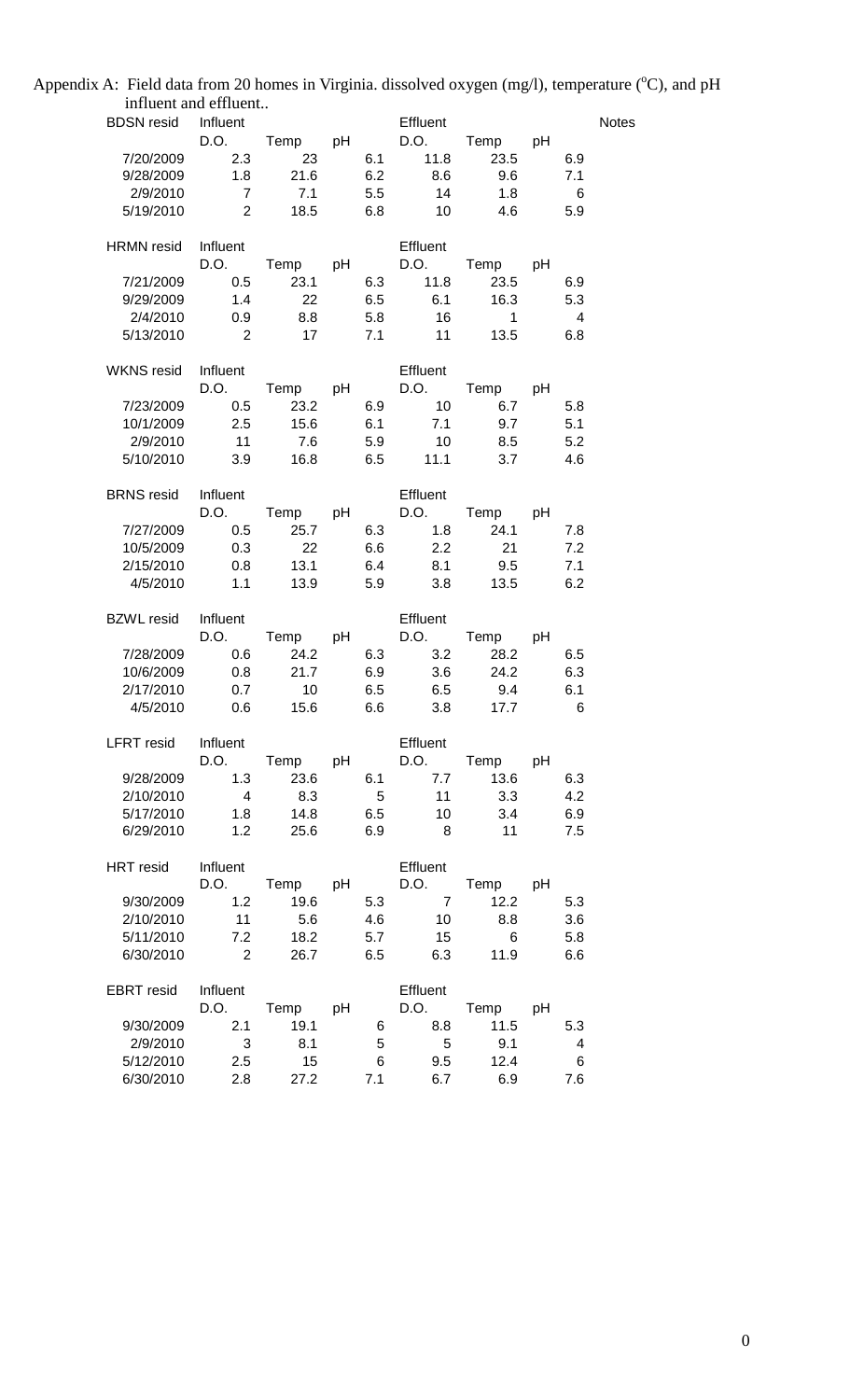| <b>HLDN</b> resid                                                             | Influent                                                    |                                                               |                                   | Effluent                                              |                                               |                                                 |
|-------------------------------------------------------------------------------|-------------------------------------------------------------|---------------------------------------------------------------|-----------------------------------|-------------------------------------------------------|-----------------------------------------------|-------------------------------------------------|
| 10/1/2009<br>2/4/2010<br>5/13/2010<br>7/1/2010                                | 2.2<br>0.9<br>$\overline{\phantom{0}}$ 2<br>2.7             | D.O. Temp pH<br>16.6<br>8.8<br>17<br>23.4                     | 6<br>5.6<br>$\overline{7}$<br>7.1 | D.O.<br>8.6<br>10<br>12<br>7.3                        | Temp pH<br>4.6<br>2.8<br>17<br>$\overline{4}$ | 4.8<br>4.1<br>7.4<br>7.2                        |
| LVN resid Influent<br>10/5/2009<br>2/15/2010<br>6/16/2010<br>4/5/2010         | 0.5<br>$\overline{\phantom{0}}$ 1<br>0.8<br>2.3             | D.O. Temp pH<br>19.7<br>12<br>16.1<br>13.9                    | 8.2<br>6.9<br>6.3<br>6.5          | Effluent<br>D.O.<br>3.2<br>8.5<br>4.7<br>4.1          | Temp pH<br>18.9<br>6.5<br>17.2<br>13.3        | 6.8<br>6.2<br>5.3<br>$\overline{7}$             |
| HMN resid Influent<br>2/9/2010<br>5/17/2010<br>6/28/2010<br>9/27/2010         | 0.9<br>$\overline{\phantom{a}}$ 3<br>7.6<br>2.8             | D.O. Temp pH D.O.<br>$\overline{7}$<br>17.1<br>24<br>23.6     | 5<br>5.6<br>$\overline{7}$<br>6.3 | Effluent<br>15<br>10<br>10<br>4.7                     | Temp pH<br>1.4<br>3.8<br>9.3<br>8.4           | 2.7<br>5.1<br>6.7<br>5.5                        |
| WLT resid Influent<br>2/10/2010<br>5/11/2010<br>6/30/2010<br>9/23/2010        | 14<br>$\overline{7}$<br>2.4<br>3.2                          | 5.5<br>18.7<br>25.9<br>23.5                                   | 6.8<br>6.4                        | Effluent<br>D.O. Temp pH D.O.<br>4.9 12<br>5.9<br>5.6 | Temp pH<br>4.7<br>5.7 11 5.3<br>15.3<br>5.5   | $\overline{\phantom{0}}^2$<br>5.1<br>6.9<br>6.3 |
| DVS resid<br>2/16/2010<br>4/6/2010<br>6/16/2010<br>9/20/2010                  | Influent<br>D.O.<br>1.5<br>0.8<br>1.5<br>0.4                | Temp pH<br>$6\overline{6}$<br>$\overline{13}$<br>18.5<br>20.7 | 6.8<br>6.3<br>6.5                 | Effluent<br>D.O.<br>10.2<br>6.4 6.3<br>3.1<br>3.8     | Temp pH<br>5.5<br>10.6<br>20.2<br>20.6        | 6.8<br>6.6<br>6.5<br>6.8                        |
| <b>BCHN</b> resid Influent<br>4/7/2010<br>6/17/2010<br>9/21/2010<br>12/9/2010 | D.O.<br>0.4<br>0.3<br>0.7<br>1.3                            | Temp pH<br>18.8<br>25<br>24.3<br>13.9                         | 7.1<br>6.5<br>6.7                 | Effluent<br>D.O.<br>5.9<br>6.1<br>3.6<br>4.4<br>5.8   | Temp pH<br>14.6<br>24.6<br>22<br>8.7          | 4.8<br>6<br>$\,6\,$<br>7.5                      |
| <b>BSWL resid</b><br>5/18/2010<br>6/29/2010<br>9/28/2010<br>12/6/2010         | Influent<br>3.5<br>$\overline{\phantom{a}}$ 3<br>2.5<br>1.2 | D.O. Temp pH<br>16.4<br>25.5<br>24.2<br>13                    | 6.4<br>6.4<br>6.5<br>5.3          | Effluent<br>D.O.<br>9.7<br>$5^{\circ}$<br>3.9         | Temp pH<br>2.8<br>18<br>14.6<br>2.1<br>2.9    | 6.5<br>5.8<br>5.1<br>5.4                        |
| LNRD resid Influent<br>5/19/2010<br>6/28/2010<br>9/28/2010<br>12/6/2010       | 2.5<br>3.7<br>2.6<br>1.2                                    | D.O. Temp pH<br>17.4<br>24.8<br>23.6<br>9.9                   | 7.1<br>6.9<br>6.4<br>$5^{\circ}$  | Effluent<br>D.O.<br>11.5<br>11<br>4.7<br>2.4          | Temp pH<br>2.8<br>10.8<br>16.3<br>2.6         | 7.7<br>$\overline{7}$<br>6.1<br>5.7             |
| <b>BLNC</b> resid<br>7/1/2010<br>9/23/2010<br>12/22/2010<br>4/4/2011          | Influent<br>2.5<br>3.6<br>0.1<br>0.45                       | D.O. Temp pH<br>22.5<br>22.9<br>10.4<br>15.9                  | 7.6<br>7.5<br>7.4<br>6.9          | Effluent<br>D.O.<br>6.4<br>4.5<br>0.2<br>11.07        | Temp pH<br>5.7<br>7.3<br>9.8<br>4.3           | 7.7<br>6.3<br>6.2<br>5.8                        |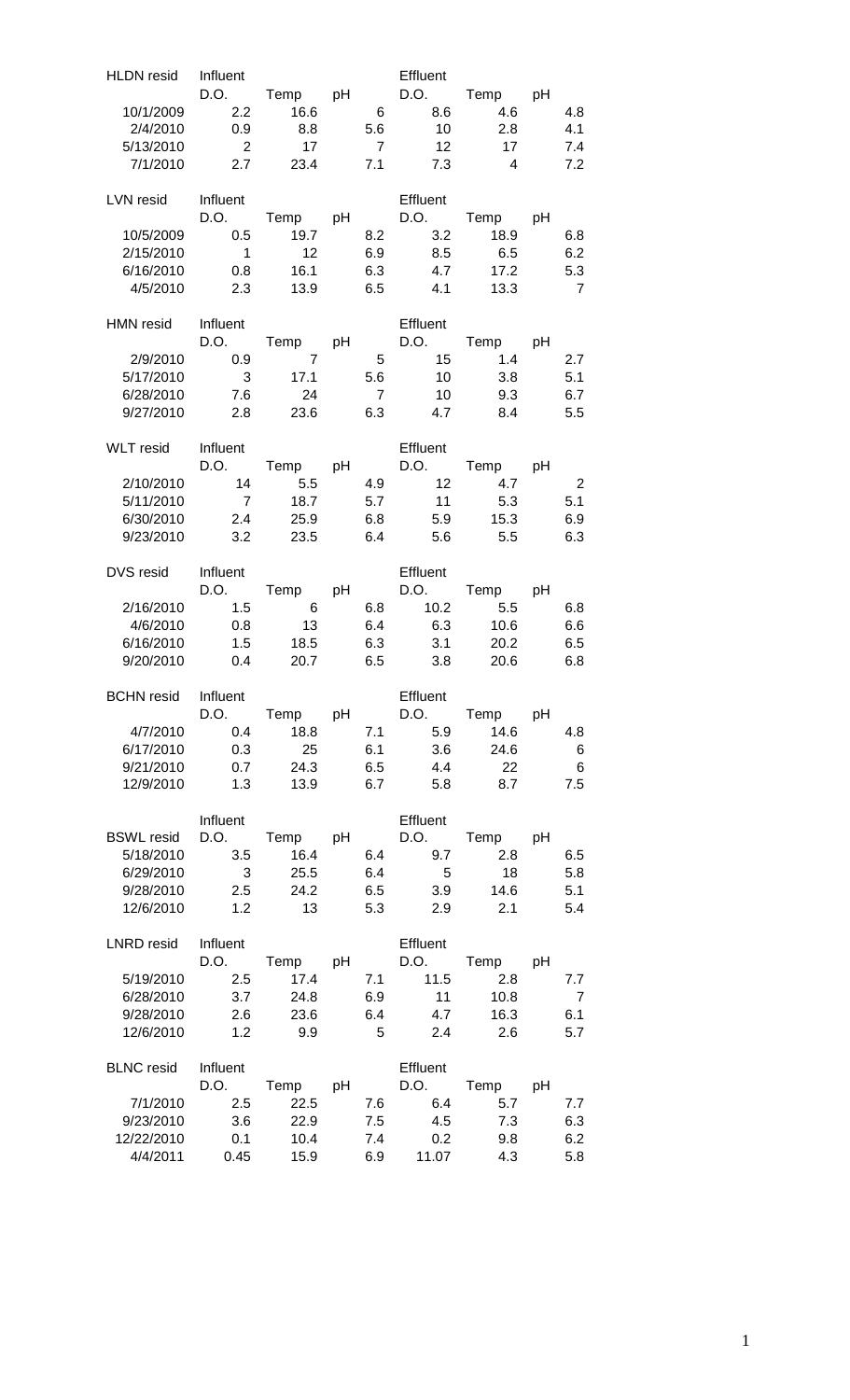| <b>HSTN</b> resid | Influent |              |                | <b>Effluent</b> |      |    |     |                  |
|-------------------|----------|--------------|----------------|-----------------|------|----|-----|------------------|
|                   | D.O.     | Temp         | pH             | D.O.            | Temp | рH |     |                  |
| 8/24/2010         | 3.3      | 19.7         | 5.7            | 6.3             | 12.6 |    | 7.3 |                  |
| 9/28/2010         | 1.9      | 22.9         | 6.3            | 3.2             | 7.6  |    | 6.1 |                  |
| 12/22/2010        | 5.3      | 7.1          | 6.8            | 6.4             | 9.8  |    | 7.8 |                  |
| 4/5/2011          | 1.2      | 14           | 5.3            | 5.4             | 11.7 |    | 5   |                  |
| LDBR resid        | Influent |              |                | Effluent        |      |    |     |                  |
|                   | D.O.     | Temp pH D.O. |                |                 | Temp | рH |     |                  |
| 8/24/2010         | 2.5      | 20.4         | 7.1            | 5.4             | 13.3 |    | 8.2 |                  |
| 9/27/2010         | 2.5      | 23.5         | 7.6            | 3.4             | 10   |    | 6.1 |                  |
| 12/7/2010         | 0.5      | 18.6         | 6.3            | 0.5             | 17.2 |    | 6.2 |                  |
| 4/6/2011          | 2.7      | 10.7         | $\overline{4}$ | 4.7             | 2.6  |    | 3.8 | pH meter failure |
| <b>GLS</b> resid  | Influent |              |                | <b>Effluent</b> |      |    |     |                  |
|                   | D.O.     | Temp         |                | pH D.O.         | Temp | pH |     |                  |
| 8/24/2010         | 3.8      | 19.4         | 6.2            | 6.7             | 12.3 |    | 7.3 |                  |
| 9/27/2010         | 2.7      | 26.6         | 6.7            | 4               | 15.9 |    | 6   |                  |
| 12/6/2010         | 1.5      | 16.4         | 6.3            | 3.4             | 3.1  |    | 6.9 |                  |
| 4/5/2011          | 1.5      | 17           | 0              | 11.6            | 6    |    | 0   | pH meter failure |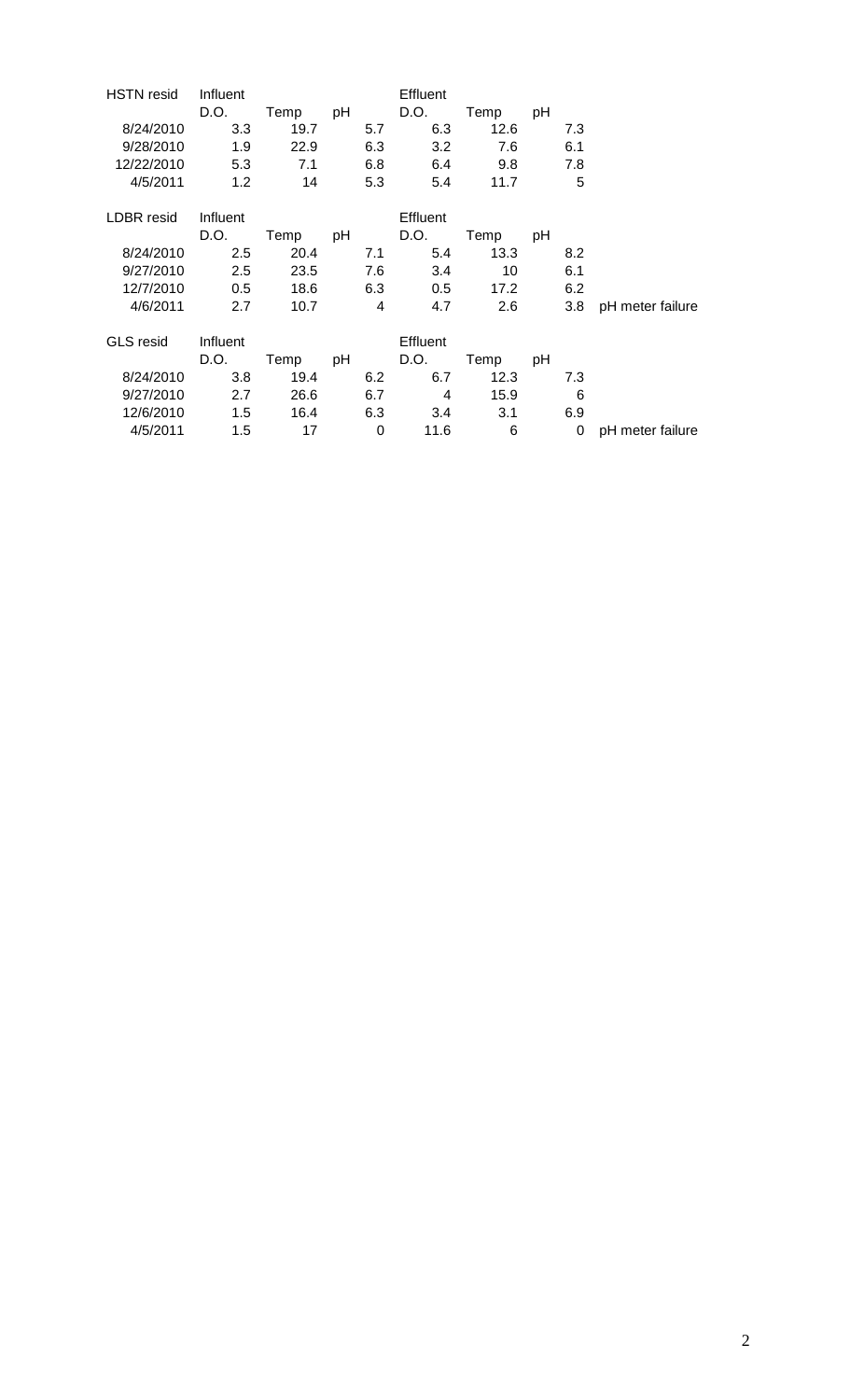| Appendix B. Water meter readings from 12 residences during GMP 147 |           |          |         |             |        |
|--------------------------------------------------------------------|-----------|----------|---------|-------------|--------|
| Home                                                               | date      | reading  | usage   | #days       | av gpd |
| <b>BDSN</b>                                                        | 7/20/2009 | 26500    |         |             |        |
|                                                                    | 9/27/2009 | 29315    | 2815    | 69          | 40.80  |
|                                                                    | 2/8/2010  | 33870    | 4555    | 134         | 33.99  |
|                                                                    | 5/16/2010 | 37726    | 3856    | 97          | 39.75  |
| <b>BSWL</b>                                                        | 5/17/2010 | 45563    |         |             |        |
|                                                                    | 6/28/2010 | 7973     |         | 42          |        |
|                                                                    | 9/27/2010 | 141633   |         | 91          |        |
|                                                                    | 12/5/2010 | 148335   | 6702    | 69          | 97.13  |
| <b>BRNS</b>                                                        | 7/27/2009 | 43104.8  |         |             |        |
|                                                                    | 10/4/2009 | 51853.5  | 8748.7  | 68          | 128.66 |
|                                                                    | 2/14/2010 | 69115.6  | 17262.1 | 134         | 128.82 |
|                                                                    | 4/4/2010  | 74890.3  | 5774.7  | 49          | 117.85 |
| LFT                                                                | 5/17/2010 | 3465433  |         |             |        |
|                                                                    | 6/28/2010 | 3478700  | 13267   | 42          | 315.88 |
| <b>LNRD</b>                                                        | 5/19/2010 | 49341    |         |             |        |
|                                                                    | 6/28/2010 | 61030    | 11689   | 40          | 292.23 |
|                                                                    | 9/27/2010 | 82150    | 21120   | 91          | 232.09 |
|                                                                    | 12/5/2010 | 109118   | 26968   | 69          | 390.84 |
| <b>LVN</b>                                                         | 10/5/2009 | 7386.1   |         |             |        |
|                                                                    | 2/14/2010 | 21522.1  | 14136   | 133         | 106.29 |
|                                                                    | 4/4/2010  | 25380.3  | 3858.2  | 49          | 78.74  |
|                                                                    | 6/15/2010 | 33721.7  | 8341.4  | 71          | 117.48 |
| <b>DVS</b>                                                         | 4/6/2010  | 66464.2  |         |             |        |
|                                                                    | 4/7/2010  | 66560.1  | 95.9    | $\mathbf 1$ | 95.9   |
|                                                                    | 5/8/2010  | 70805.7  | 4245.6  | 31          | 136.95 |
|                                                                    | 6/15/2010 | 76686.5  | 10126.4 | 38          | 266.48 |
|                                                                    | 9/19/2010 | 93230.7  | 16544.2 | 96          | 172.34 |
|                                                                    | 12/8/2010 | 103149   | 9918.3  | 80          | 123.98 |
| <b>BCHN</b>                                                        | 4/7/2010  | 433164   |         |             |        |
|                                                                    | 6/16/2010 | 439486.8 | 6322.8  | 69          | 91.63  |
|                                                                    | 9/20/2010 | 458530.6 | 19043.8 | 96          | 198.37 |
|                                                                    | 12/8/2010 | 474411.4 | 15880.8 | 79          | 201.02 |
| <b>HMN</b>                                                         | 5/17/2010 | 1270149  |         |             |        |
|                                                                    | 6/28/2010 | 1276495  | 6346    | 42          | 151.10 |
|                                                                    | 9/26/2010 | 1310172  | 33677   | 90          | 374.19 |
| <b>GLS</b>                                                         | 8/23/2010 | 97945    |         |             |        |
|                                                                    | 9/26/2010 | 109596   | 11651   | 34          | 342.68 |
|                                                                    | 12/5/2010 | 134305   | 24709   | 70          | 352.99 |
|                                                                    | 4/4/2011  | 177260   | 42955   | 120         | 357.96 |
| <b>LDBR</b>                                                        | 8/24/2010 | 1552700  |         |             |        |
|                                                                    | 9/26/2010 | 1559854  | 7154    | 33          | 216.79 |
|                                                                    | 12/6/2010 | 1571204  | 11350   | 71          | 159.86 |
|                                                                    | 4/5/2011  | 1580685  | 9481    | 120         | 79.01  |
| <b>HSTN</b>                                                        | 8/24/2010 | 506630   |         |             |        |
|                                                                    | 9/27/2010 | 515077   | 8447    | 34          | 248.44 |
|                                                                    | 12/6/2010 | 522988   | 7911    | 70          | 113.01 |
|                                                                    | 4/4/2011  | 535726   | 12738   | 119         | 107.04 |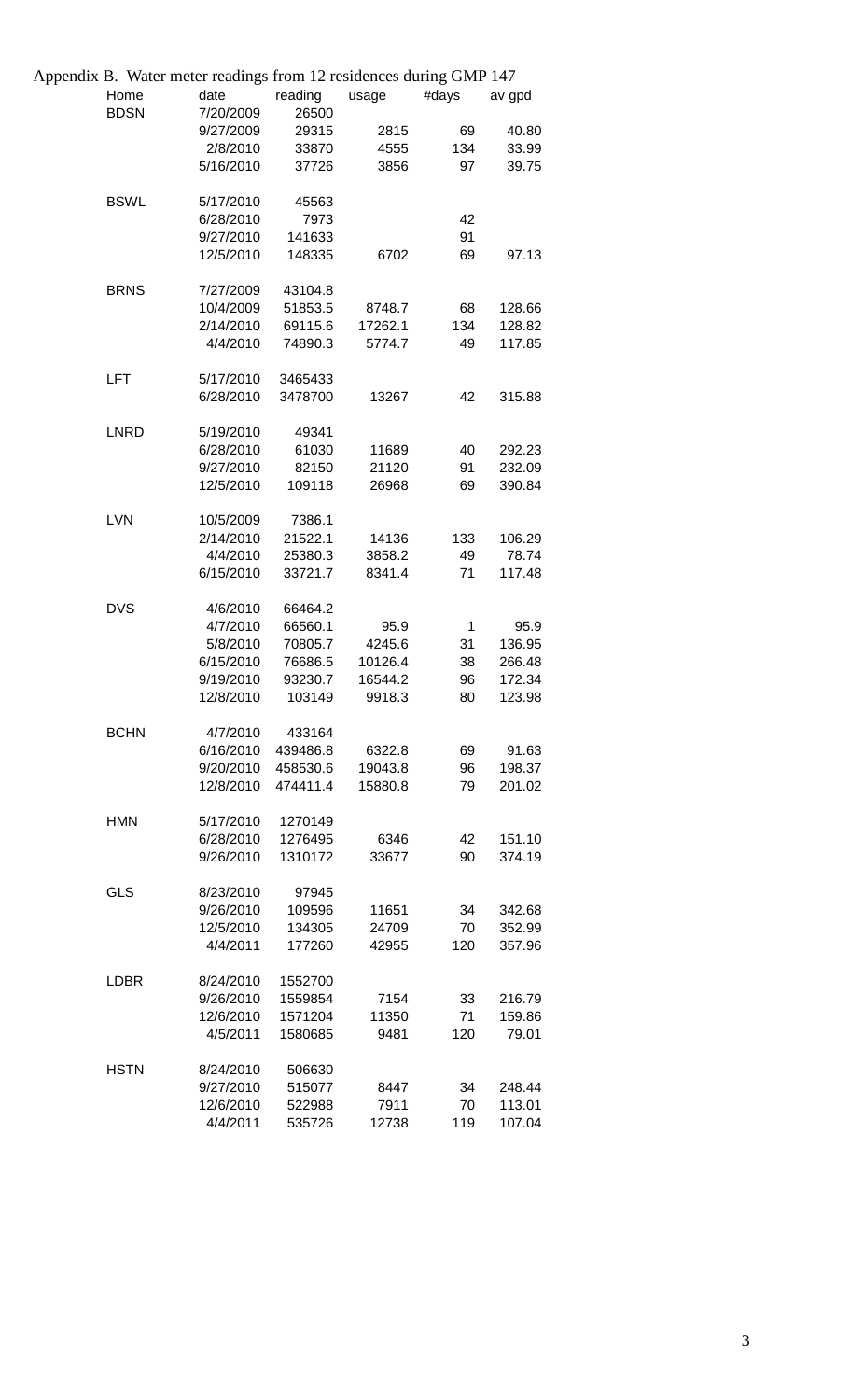# Appendix C – Details of QA/QC samples collected in the course of GMP 147

| Res code  | Inf              | Inf        | Inf  | Inf | Inf     | Eff              | Eff        | Eff       | Eff       | Eff     |
|-----------|------------------|------------|------|-----|---------|------------------|------------|-----------|-----------|---------|
| Date samp | BOD <sub>5</sub> | <b>TSS</b> | TN   | TP  | e. coli | BOD <sub>5</sub> | <b>TSS</b> | <b>TN</b> | <b>TP</b> | e. coli |
|           | 125              | 19.4       | 0.8  |     | 62,940  |                  | 8.4        | 4.38      |           | 0.9     |
|           | 119              | 23.4       | 0.85 |     | 54,930  |                  | 9.9        | 4.12      |           | 0.9     |

# Duplicate samples HRMN residence performed by EG&G lab

# Duplicate samples LDBR residence performed by EG&G lab

| Res code     | Inf              | Inf        | Inf       | Inf | Inf     | Eff              | Eff        | Eff       | Eff       | Eff     |
|--------------|------------------|------------|-----------|-----|---------|------------------|------------|-----------|-----------|---------|
| Date samp    | BOD <sub>5</sub> | <b>TSS</b> | <b>TN</b> | TP  | e. coli | BOD <sub>5</sub> | <b>TSS</b> | <b>TN</b> | <b>TP</b> | e. coli |
| 4/6/11       | 207              | 51.2       | 69.09     | 8.1 | 22.800  | 42               | 19.7       | 0.979     | 3.84      | 7,800   |
| $4/6/11$ dup | 222              | 53         | 62.15     | 8.2 | 32,700  | 47               | 20.7       | 0.949     | 3.88      | 7,760   |

# Trip Blank samples DVS residence performed by EMS lab

| Date samp | BOD <sub>5</sub> | <b>TSS</b> | TN.         | <b>TD</b>   | e. coli |
|-----------|------------------|------------|-------------|-------------|---------|
| 2/16/2010 | $\ln d$<br>╮∠    | (n.d.      | <0.11 (n.d) | Not sampled | (n.d)   |

n.d. = not detectable

# Equipment blank HSTN residence performed by EG&G lab

| Res code  | Inf              | Inf        | Inf         | Inf       | Inf     | Eff              | Eff                | Eff       | Eff                    | Eff     |
|-----------|------------------|------------|-------------|-----------|---------|------------------|--------------------|-----------|------------------------|---------|
| Date samp | BOD <sub>5</sub> | <b>TSS</b> | <b>TN</b>   | TР<br>T T | e. coli | BOD <sub>5</sub> | <b>TCC</b><br>מט ז | <b>TN</b> | <b>TD</b><br><b>TT</b> | e. coli |
|           | $\sim$           | ╮⊥         | $\leq 1.05$ | n. s.     | 54      | $\sim$           |                    | ${<}1.05$ | n. s.                  | 47      |

n.s. = not sampled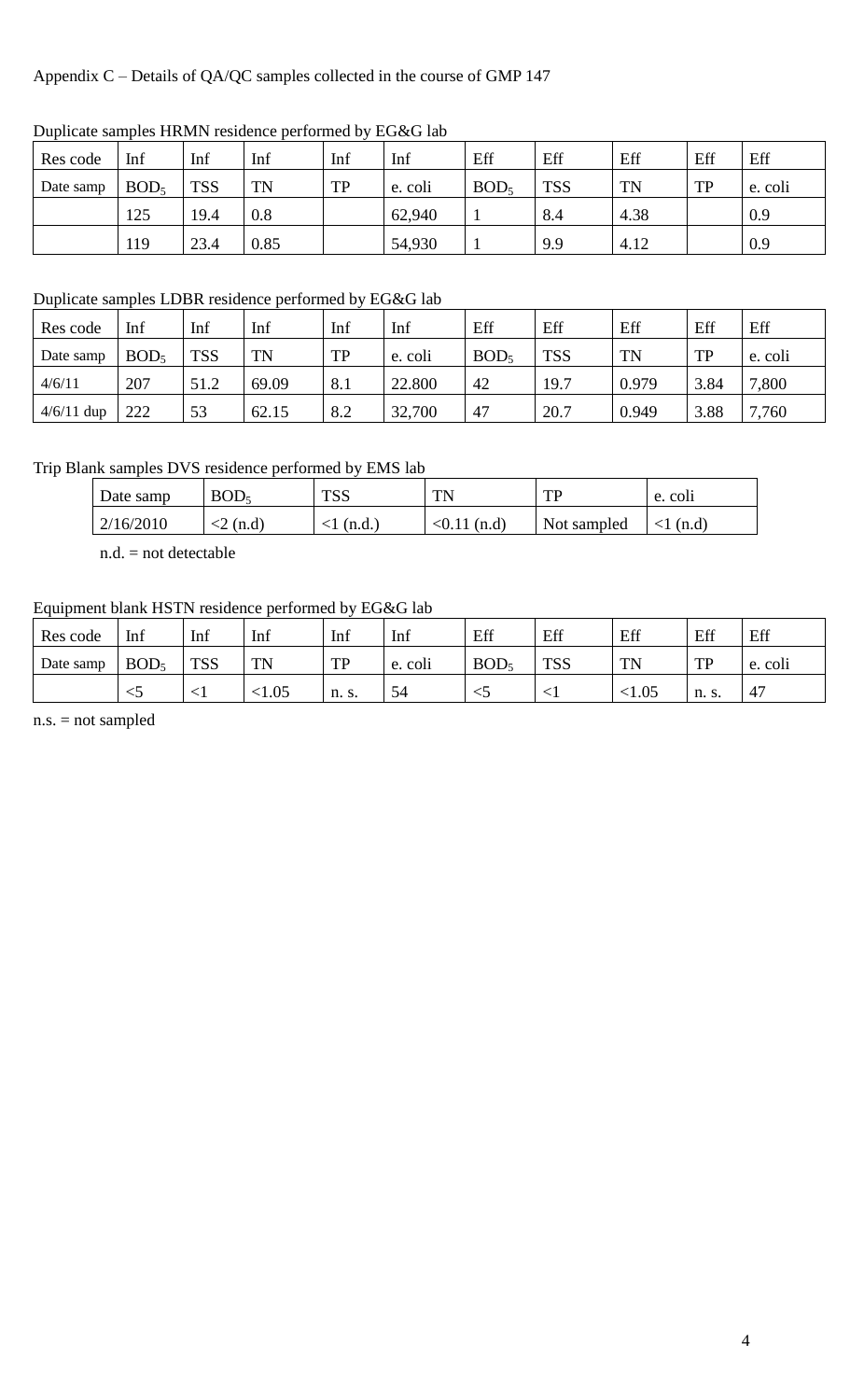| Appendix D. Data from 20 nomes in virginia. DOD5, 155 & c. Con Avg log transformed back to original thins. |                  |            |           |      |           |                  |            |           |           |            |
|------------------------------------------------------------------------------------------------------------|------------------|------------|-----------|------|-----------|------------------|------------|-----------|-----------|------------|
| Res code                                                                                                   | Inf              | Inf        | Inf       | Inf  | Inf       | Eff              | Eff        | Eff       | Eff       | Eff        |
| Date samp                                                                                                  | BOD <sub>5</sub> | <b>TSS</b> | <b>TN</b> | TP   | e. coli   | BOD <sub>5</sub> | <b>TSS</b> | <b>TN</b> | <b>TP</b> | e. coli    |
| <b>BCHN</b>                                                                                                |                  |            |           |      |           |                  |            |           |           |            |
|                                                                                                            | 598.5            | 118        | 151.04    | 21.4 | 344,800   | 6.3              | 2.9        | 6.52      | 4.48      | $0.9$ (<1) |
|                                                                                                            |                  |            |           |      |           |                  |            |           |           | 1,986.3    |
|                                                                                                            | 714              | 121.3      | 232.02    |      | 201,400   | $1 \,(2)$        | 5.7        | 8.45      |           | 2,419.2    |
|                                                                                                            | 4,380            | 13,820     | 377.05    |      | 52,100    | $\mathbf{1}$     | 3          | 12.92     |           | 789        |
|                                                                                                            | 792              | 136.4      | 144.009   |      | 313,000   | $\mathbf{1}$     | $0.9$ (<1) | 0.54      |           | 0.9        |
|                                                                                                            |                  |            |           |      |           | $\mathbf{1}$     |            |           |           |            |
|                                                                                                            | 1,103.7          | 405.3      | 226.03    |      | 183,443   | 1.44             | 2.58       | 7.11      |           | 35.3       |
| <b>BDSN</b>                                                                                                |                  |            |           |      |           |                  |            |           |           |            |
|                                                                                                            | 30               | 10.2       | 2.88      |      | 19,350    | 4.5              | 1.5        | 0.98      |           | 116        |
|                                                                                                            | 31               | 18.4       | 7.62      |      | 91,390    | $\overline{3}$   | 1.7        | 3.44      |           | 1,553      |
|                                                                                                            | 42               | 15.6       | 30.47     |      | 82,000    | 9.3              | 7.5        | 35.4      |           | 14,010     |
|                                                                                                            | 40               | 24.5       | 10.249    | 11.6 | 39,900    | $\overline{2}$   | 2.2        | 7.19      | 5.21      | 0.9        |
|                                                                                                            |                  |            |           |      |           | $\mathbf{1}$     |            |           |           |            |
|                                                                                                            | 40               | 16.4       | 12.8      |      | 49,045    | 3.02             | 2.55       | 11.75     |           | 218.3      |
| <b>BLNC</b>                                                                                                |                  |            |           |      |           |                  |            |           |           |            |
|                                                                                                            | 322              | 63.3       | 24.41     |      | 1,960,800 | 101              | 17.3       | 19.55     |           | 132,000    |
|                                                                                                            | 316              | 53.5       | 0.42      |      | 1,732,800 | 21               | 1.5        | 0.91      |           | 547,500    |
|                                                                                                            | 200              | 79.3       | 32.89     |      | 13,400    | $77\,$           | 0.9        | 1.07      |           | 2,790      |
|                                                                                                            | 282              | 66         | 117.579   | 11.7 | 1,732,900 | 17               | 4.6        | 15.11     | 1.57      | 547,500    |
|                                                                                                            |                  |            |           |      |           | 11.5             |            |           |           |            |
|                                                                                                            | 275.2            | 64.9       | 43.8      |      | 529,987   | 31.7             | 3.22       | 9.16      |           | 102,503    |
| <b>BRNS</b>                                                                                                |                  |            |           |      |           |                  |            |           |           |            |
|                                                                                                            | 402.9            | 178        | 81.64     |      | 435,200   | 1.4              | 2.1        | 7.73      |           | 0.9        |
|                                                                                                            | 401.9            | 90         | 156.7     |      | 31,300    | 1.5              | 0.4        | 11.36     |           | 36.8       |
|                                                                                                            | 182.3            | 44         | 47.56     |      | 435,200   | 14.3             | 3.7        | 23.91     |           | 2,419.6    |
|                                                                                                            | 460.5            | 85         | 128.05    | 17.6 | 387,300   | 15.1             | $2.4\,$    | 18.43     | 2.2       | 0.9        |
|                                                                                                            |                  |            |           |      |           | $\mathbf{1}$     |            |           |           |            |
|                                                                                                            | 341.5            | 88         | 103.5     |      | 218,898   | 3.4              | 1.65       | 15.36     |           | 16.4       |
| <b>BSWL</b>                                                                                                |                  |            |           |      |           |                  |            |           |           |            |
|                                                                                                            | 204              | 16.5       | 3.96      | 7.42 | 166,400   | 67               | 0.9        | 4.53      | 3.35      | 1,986      |
|                                                                                                            | 170              | 22.3       | 14.889    |      | 258,900   | 15.6             | 1.4        | 9.12      |           | 2,880      |
|                                                                                                            | 81               | 51.5       | 18.37     |      | 3,972,600 | 28               | 9.6        | 6.96      |           | 173,290    |
|                                                                                                            | 63               | 26.3       | 23.54     |      | 1,226,200 | 2.9              | 1.3        | 1.31      |           | 98,040     |
|                                                                                                            |                  |            |           |      |           | 5.7              |            |           |           |            |
|                                                                                                            | 115.3            | 26.6       | 15.2      |      | 676,831   | 13.7             | 1.99       | 5.48      |           | 17,656     |
|                                                                                                            |                  |            |           |      |           |                  |            |           |           |            |

Appendix D: Data from 20 homes in Virginia. BOD<sub>5</sub>, TSS & e. coli Avg log transformed back to original units.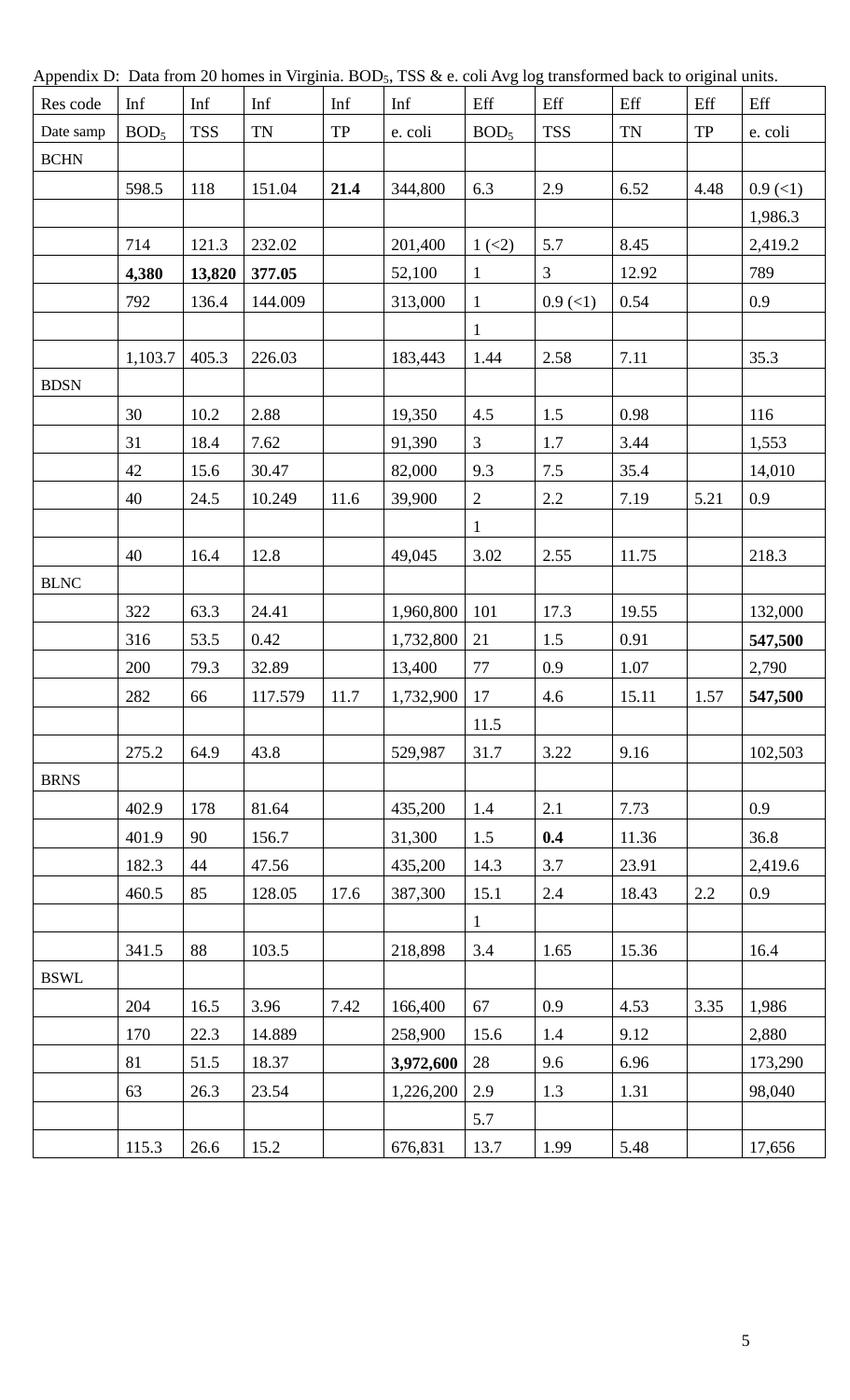| Res code    | Inf              | Inf        | Inf       | Inf       | Inf       | Eff              | Eff            | Eff       | Eff       | Eff     |
|-------------|------------------|------------|-----------|-----------|-----------|------------------|----------------|-----------|-----------|---------|
| Date samp   | BOD <sub>5</sub> | <b>TSS</b> | <b>TN</b> | <b>TP</b> | e. coli   | BOD <sub>5</sub> | <b>TSS</b>     | <b>TN</b> | <b>TP</b> | e. coli |
| <b>BZWL</b> |                  |            |           |           |           |                  |                |           |           |         |
|             | 541.5            | 76         | 139.15    |           | 755,600   | 1.7              | 0.6            | 14.46     |           | 115.3   |
|             | 278              | 75         | 199.25    |           | 344,800   | 2.8              | 2.5            | 79.86     |           | 325.5   |
|             | 258.6            | 58         | 102.16    |           | 2,419,600 | 2.6              | $\overline{2}$ | 53.16     |           | 1,732.9 |
|             | 223.2            | 60         | 113.11    | 9.97      | 2,419,600 | $\overline{4}$   | 4.8            | 30.96     | 9.85      | 640.5   |
|             |                  |            |           |           |           | 10.3             |                |           |           |         |
|             |                  |            |           |           |           | 8.6              |                |           |           |         |
|             | 305.3            | 66.7       | 138.42    |           | 1,111,313 | 4.0              | 1.95           | 44.61     |           | 452     |
| <b>DVS</b>  |                  |            |           |           |           |                  |                |           |           |         |
|             | 101.7            | 40         | 64.47     |           | 1,413,600 | 41               | $28\,$         | 41.75     |           | 1,732.9 |
|             | 284.7            | 240        | 56.45     | 8.64      | 178,900   | $\mathbf{1}$     | 23.2           | 3.83      | 0.51      | 91.2    |
|             | 150.6            | 77         | 72.88     |           | 67,000    | 22.4             | 40.5           | 23.65     |           | 6.131   |
|             | 56.7             | 30         | 25.08     |           | 1,119,900 | 5                | 10.6           | 3.64      |           | 19,863  |
|             |                  |            |           |           |           | $\mathbf{1}$     |                |           |           |         |
|             | 125.4            | 68.6       | 54.72     |           | 371,149   | 5.4              | $23\,$         | 18.22     |           | 2,095   |
| <b>EBRT</b> |                  |            |           |           |           |                  |                |           |           |         |
|             | 26               | 32.7       | 1.49      |           | 101,120   | $\mathfrak{Z}$   | 2.2            | 3.76      |           | 68,670  |
|             | 31               | 15.8       | 19.53     |           | 689,300   | 5.1              | $2.5\,$        | 28.28     |           | 241,960 |
|             | 104              | 21         | 33.85     | 9.6       | 547,500   | 18.6             | 9.5            | 17.2      | 6.14      | 290,900 |
|             | 143              | 42.5       | 55.149    |           | 651,000   | 25               | 7.1            | 20.41     |           | 248,100 |
|             |                  |            |           |           |           | 4.1              |                |           |           |         |
|             | 58.8             | 26         | 27.5      |           | 397,011   | 9.18             | 10.55          | 17.41     |           | 186,089 |
| <b>GLS</b>  |                  |            |           |           |           |                  |                |           |           |         |
|             | 600              | 53         | 22.049    |           | 517,200   | 36               | 9              | 6.26      |           | 310     |
|             | 200              | 72.7       | 20.02     |           | 116,900   | 97               | 29.5           | 4.93      |           | 54,760  |
|             | 140              | 40.4       | 23.3      |           | 648,800   | 31               | 7.7            | 3.29      |           | 120,330 |
|             | 153              | 45.5       | 28.87     | 3.69      | 2,187,000 | $\boldsymbol{6}$ | 3.8            | 3.149     | 0.59      | 32,550  |
|             |                  |            |           |           |           | 7.1              |                |           |           |         |
|             | 225              | 51.6       | 23.56     |           | 541,200   | 21.52            | 9.39           | 4.4       |           | 16,057  |
| <b>HLDN</b> |                  |            |           |           |           |                  |                |           |           |         |
|             | 165              | 97         | 0.53      |           | 198,630   | 13.1             | 4.4            | 2.73      |           | 410     |
|             | 284              | 438        | 1.44      |           | 24,800    | 72               | 34             | 14.93     |           | 980     |
|             | 310              | 131        | 51.99     | 15.8      | 412,800   | 29               | 21.8           | 26.91     | 7.74      | 22,820  |
|             | 270              | 88         | 83.68     |           | 1,034,400 | 6.8              | 3.8            | 12.32     |           | 1,046   |
|             |                  |            |           |           |           | 2.6              |                |           |           |         |
|             | 250.3            | 148.8      | 34.41     |           | 214,156   | 13.7             | 10.55          | 14.22     |           | 1,760   |
|             |                  |            |           |           |           |                  |                |           |           |         |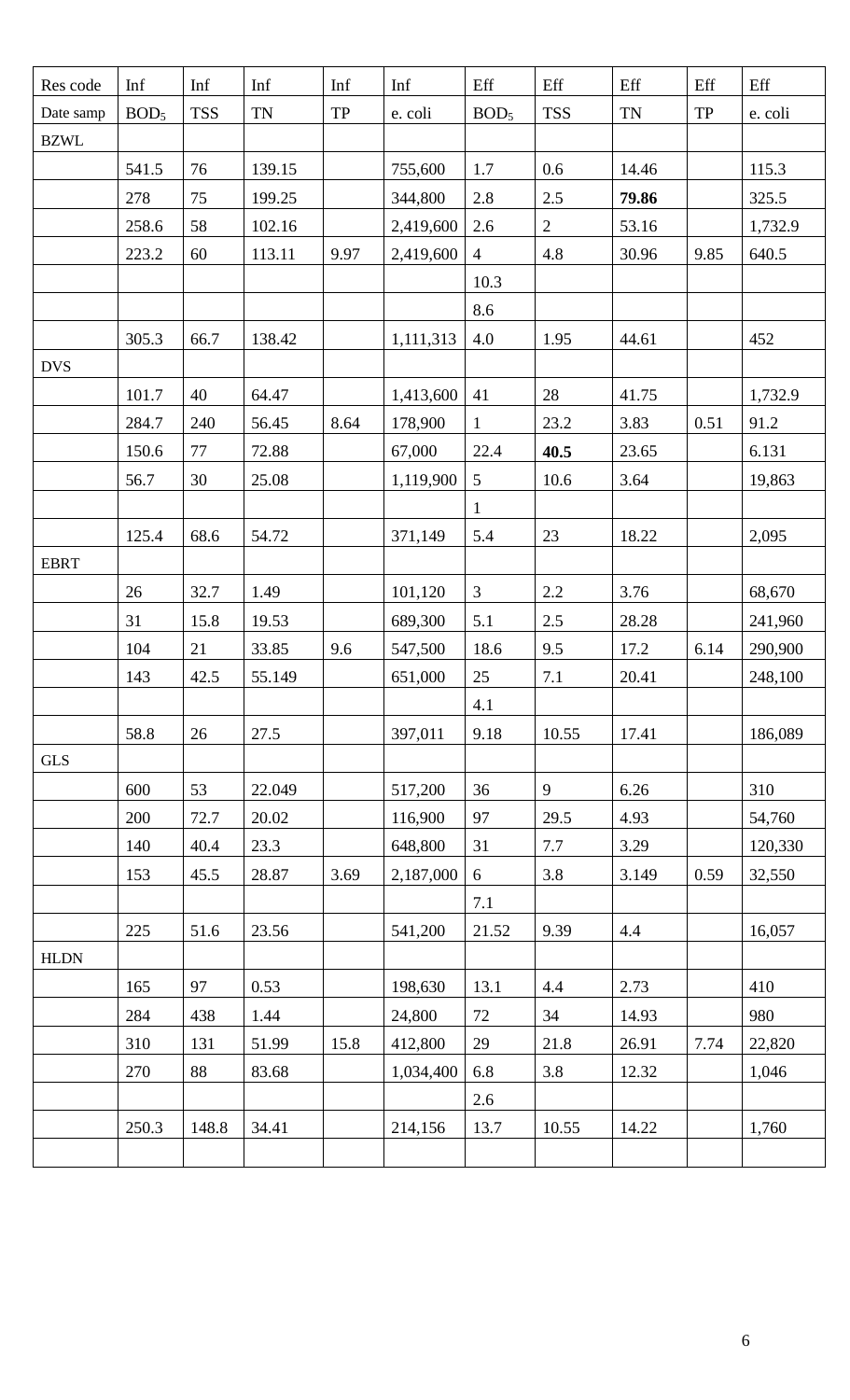| Res code             | Inf              | Inf        | Inf       | Inf       | Inf       | Eff              | Eff            | Eff       | Eff       | Eff          |
|----------------------|------------------|------------|-----------|-----------|-----------|------------------|----------------|-----------|-----------|--------------|
| Date samp            | BOD <sub>5</sub> | <b>TSS</b> | <b>TN</b> | <b>TP</b> | e. coli   | BOD <sub>5</sub> | <b>TSS</b>     | <b>TN</b> | <b>TP</b> | e. coli      |
| <b>HMN</b>           |                  |            |           |           |           |                  |                |           |           |              |
|                      | 241              | 114        | 0.58      |           | 83,600    | $\mathbf{1}$     | 0.9            | 1.11      |           | 0.9          |
|                      | 35               | 30.5       | 29.79     | 4.82      | 37,300    | 9.3              | 6.2            | 12.08     | 1.98      | 961          |
|                      | 17.4             | 27.5       | 16.14     |           | 178,500   | 8.1              | 2.9            | 7.26      |           | 26,130       |
|                      | 36               | 36         | 8.7       |           | 151,500   | 6.4              | $\mathfrak{Z}$ | 3.96      |           | 6,090        |
|                      |                  |            |           |           |           | $\mathbf{1}$     |                |           |           |              |
|                      | 47.9             | 43.1       | 13.83     |           | 97,087    | 3.44             | 2.64           | 6.1       |           | 609.1        |
| <b>HRMN</b>          |                  |            |           |           |           |                  |                |           |           |              |
|                      | 108              | 29.8       | 0.44      |           | 198,630   | 7.4              | 6.4            | 4.08      |           | 30           |
|                      | 125              | 19.4       | 0.8       |           | 62,940    | $\mathbf{1}$     | 8.4            | 4.38      |           | 0.9          |
|                      | 119              | 23.4       | 0.85      |           | 54,930    | $\mathbf{1}$     | 9.9            | 4.12      |           | 0.9          |
|                      | 114              | 47.6       | 0.76      |           | 52,260    | 25               | 9.3            | 13.32     |           | $\mathbf{1}$ |
|                      | 246              | 44.8       | 1.17      | 10.9      | 215,200   | 29               | 7.1            | 10.7      | 6.53      | 180          |
|                      | 135.1            | 31         | 0.804     |           | 94,964    | 5.57             | 8.11           | 7.32      |           | 5.35         |
| <b>HRT</b>           |                  |            |           |           |           |                  |                |           |           |              |
|                      | 87               | 90         | 41.71     |           | 96,060    | 10.4             | 7.7            | 10.12     |           | 17,850       |
|                      | 55               | 28.8       | 43.98     |           | 18,700    | $\mathbf{1}$     | $\mathbf{1}$   | 29.97     |           | 548          |
|                      | $77\,$           | 40.7       | 12.3      | 10.8      | 2,239,800 | 29               | 10.8           | 11.59     | 8.15      | 141,360      |
|                      | 30               | 30         | 6.01      |           | 1,553,100 | 30               | 1.8            | 4.16      |           | 64,880       |
|                      |                  |            |           |           |           | $2.5\,$          |                |           |           |              |
|                      | 57.7             | 42.2       | 26        |           | 281,157   | 7.43             | 3.5            | 13.96     |           | 8,508        |
| <b>HSTN</b>          |                  |            |           |           |           |                  |                |           |           |              |
|                      | 185              | 80         | 31.47     |           | 120,100   | 2.6              | 0.9            | 14.08     |           | 300          |
|                      | 284              | 90         | 36.52     |           | 139,600   | 18               | 8.4            | 3.92      |           | 86,640       |
|                      | 282              | 134.3      | 1.41      |           | 62,400    | 83               | 7.5            | 1.04      |           | 38,730       |
|                      | 137              | 43.7       | 47.32     | 11.7      | 80,800    | 25               | 3.9            | 9.26      | 11.7      | 7,490        |
|                      |                  |            |           |           |           | 3.5              |                |           |           |              |
|                      |                  |            |           |           |           |                  |                |           |           |              |
| <b>LDBR</b>          |                  |            |           |           |           |                  |                |           |           |              |
| 8/24/10              | 330              | 49         | 39.28     |           | 325,500   | 23               | 9              | 9.04      |           | 38,730       |
| 9/27/10              | 173              | 52         | 0.52      |           | 115,300   | 8.4              | 4.9            | 2.97      |           | 29,090       |
| $12/7/10*$           | 140              | 70.7       | 13.54     |           | 517,200   | 54               | 1.8            | 2.79      |           | 129,970      |
| 4/6/11               | 207              | 51.2       | 69.09     | 8.1       | 22.800    | 42               | 19.7           | 0.979     | 3.84      | 7,800        |
| $4/6/11$ dup         | 222              | 53         | 62.15     | 8.2       | 32,700    | 47               | 20.7           | 0.949     | 3.88      | 7,760        |
| 8/24/11              |                  |            |           |           |           | 8.2              |                |           |           |              |
| $\operatorname{Avg}$ | 205.6            | 54.7       | 36.9      | 8.15      | 107,672   | 23.5             | 7.98           | 3.35      | 3.86      | 24,520       |
|                      |                  |            |           |           |           |                  |                |           |           |              |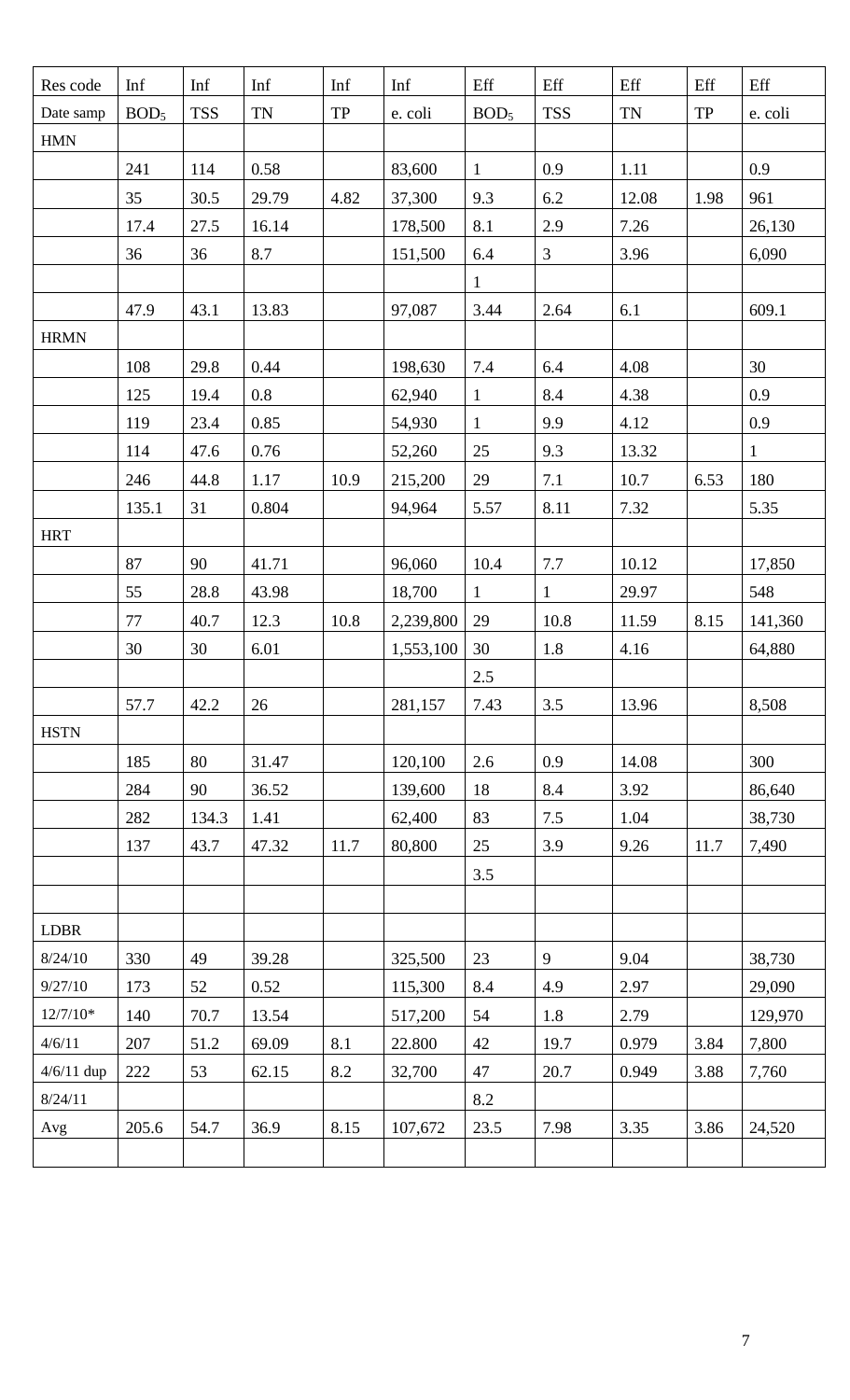| Res code    | Inf              | Inf        | Inf       | Inf       | Inf     | Eff              | Eff          | Eff       | Eff       | Eff        |
|-------------|------------------|------------|-----------|-----------|---------|------------------|--------------|-----------|-----------|------------|
| Date samp   | BOD <sub>5</sub> | <b>TSS</b> | <b>TN</b> | <b>TP</b> | e. coli | BOD <sub>5</sub> | <b>TSS</b>   | <b>TN</b> | <b>TP</b> | e. coli    |
| <b>LFRT</b> |                  |            |           |           |         |                  |              |           |           |            |
| 9/28/09     | 57               | 24.2       | 1.23      |           | 141,360 | 2.9              | 0.9          | 1.03      |           | 1,011      |
| 2/10/10     | 61               | 41         | 4.68      |           | 290,900 | 2.1              | 0.9          | 11.68     |           | 104,620    |
| 5/17/10     | 132              | 124        | 35.44     | 8.74      | 689,600 | 35               | 12.7         | 12.6      | 4.5       | 4,410      |
| 6/29/10     | 81               | 19.5       | 31.37     |           | 496,200 | 3.9              | 0.9          | 1.49      |           | 48,840     |
| 8/22/11     |                  |            |           |           |         | 8                |              |           |           |            |
| Avg         | 78.1             | 39.4       | 18.18     |           | 344,414 | 5.82             | 1.74         | 6.7       |           | 12,286     |
| <b>LNRD</b> |                  |            |           |           |         |                  |              |           |           |            |
| 5/19/10     | 198              | 55         | 25.96     | 6.4       | 488,400 | 109              | 32           | 12.21     | 4.14      | 198,630    |
| 6/28/10     | 121              | 46.8       | 69.959    |           | 866,400 | 29               | 15.5         | 26.77     |           | 64,500     |
| 9/27/10     | 108              | 26.5       | 14.47     |           | 13,050  | 8.4              | 3.6          | 0.6       |           | 0.9        |
| 12/6/10     | 225              | 108        | 3.07      |           | 816,400 | $\mathbf{1}$     | 6.4          | 0.91      |           | 98,800     |
| 8/23/11     |                  |            |           |           |         | 10.4             |              |           |           |            |
| Avg         | 155.3            | 52.1       | 28.4      |           | 259,121 | 12.25            | 10.34        | 10.12     |           | 5,810      |
| <b>LVN</b>  |                  |            |           |           |         |                  |              |           |           |            |
| 10/5/09     | 134              | 61.7       | 151.93    |           | 920,800 | 15.5             | 5.8          | 18.36     |           | 4.1        |
| 2/15/10     | 428.3            | 73.8       | 113.17    |           | 387,300 | 2.1              | 1.3          | 36.9      |           | 1,732.9    |
| 4/5/10      | 496.5            | 100        | 112.05    | 13.1      | 51,200  | $\mathbf{1}$     | 0.9          | 5.12      | 1.2       | 0.9        |
| 6/16/10     | 1,986            | 1,472      | 226.1     |           | 146,700 | $\mathbf{1}$     | 4.7          | 25.22     |           | 113        |
| 8/18/11     |                  |            |           |           |         | $\mathbf{1}$     |              |           |           |            |
| Avg         | 487.7            | 160.9      | 150.8     |           | 227,498 | 2.01             | 2.38         | 21.4      |           | 29         |
| <b>WKNS</b> |                  |            |           |           |         |                  |              |           |           |            |
| 7/23/09     | 51               | 16         | 14.08     |           | 3,420   | 3.9              | 1.9          | 1.35      |           | $\sqrt{2}$ |
| 7/23/09grb  |                  |            |           |           |         | 8.1              | 3.8          | 4.39      |           | 33         |
| 10/1/09     | 22               | 9.2        | 9.38      |           | 173,290 | 3                | 0.9          | 3.67      |           | 520        |
| 2/9/10      | 33               | 19.8       | 6.14      |           | 209,800 | $3.2\,$          | 8.2          | 8.74      |           | 1,733      |
| 5/10/10     | 54               | 18         | 6.35      | 1.4       | 93,200  | 28               | $\mathbf{2}$ | 7.98      | 0.47      | 0.9        |
| 8/24/11     |                  |            |           |           |         | 9.3              |              |           |           |            |
| Avg         | 37.6             | 15.1       | 8.99      |           | 58,345  | 6.55             | 2.54         | 5.23      |           | 35.13      |
| <b>WLT</b>  |                  |            |           |           |         |                  |              |           |           |            |
|             | 41               | 7.2        | 4.88      |           | 13,100  | $\mathbf{1}$     | 0.9          | 0.539     |           | 1,120      |
|             | 55               | 30.3       | 21.37     | 5.85      | 248,900 | 21               | 8            | 11.32     | 2.74      | 141,360    |
|             | 60               | 19.3       | 6.18      |           | 285,100 | $7.2\,$          | 1.1          | 0.919     |           | 4,570      |
|             | 54               | 18.2       | 4.74      |           | 461,100 | $\mathbf{1}$     | 0.9          | 1.79      |           | 15,850     |
|             |                  |            |           |           |         | 2.8              |              |           |           |            |
|             | 52               | 16.6       | 9.29      |           | 143,887 | 3.35             | 1.63         | 3.64      |           | 10,348     |
|             |                  |            |           |           |         |                  |              |           |           |            |